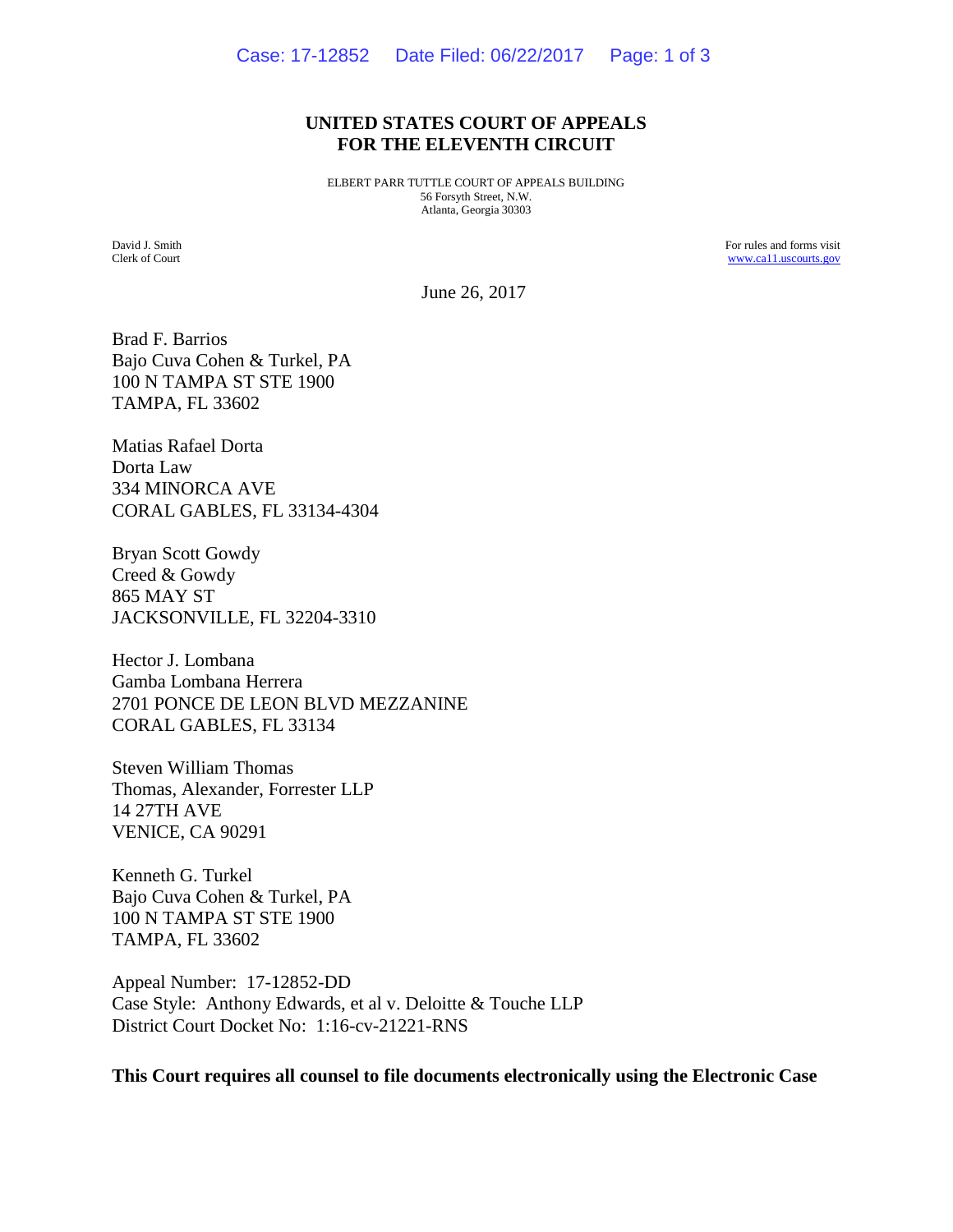#### **Files ("ECF") system, unless exempted for good cause.**

The referenced case has been docketed in this court. Please use the appellate docket number noted above when making inquiries.

Eleventh Circuit Rule 31-1 requires that APPELLANT'S BRIEF BE SERVED AND FILED ON OR BEFORE August 1, 2017. APPELLANT'S APPENDIX MUST BE SERVED AND FILED NO LATER THAN 7 DAYS AFTER FILING OF THE APPELLANT'S BRIEF. INCARCERATED PRO SE PARTIES ARE NOT REQUIRED TO FILE AN APPENDIX.

This is the only notice you will receive concerning the due date for filing briefs and appendices. See Fed.R.App.P. 28, 30, 31, 32, the corresponding circuit rules, General Order 39 and the Guide to Electronic Filing for further information. Pro se parties who are incarcerated are not required to file an appendix. (In cross-appeals pursuant to Fed.R.App.P. 28.1(b), the party who first files a notice of appeal is the appellant unless the parties otherwise agree.)

Every motion, petition, brief, answer, response and reply filed must contain a Certificate of Interested Persons and Corporate Disclosure Statement (CIP). Appellants/Petitioners must file a CIP within 14 days after the date the case or appeal is docketed in this court; Appellees/Respondents/Intervenors/Other Parties must file a CIP within 28 days after the case or appeal is docketed in this court, regardless of whether appellants/petitioners have filed a CIP. See Fed.R.App.P. 26.1 and 11th Cir. R. 26.1-1.

On the same day a party or amicus curiae first files its paper or e-filed CIP, that filer must also complete the court's web-based CIP at the [Web-Based CIP](http://www.ca11.uscourts.gov/web-based-cip) link on the court's website. Pro se filers (except attorneys appearing in particular cases as pro se parties) are **not required or authorized** to complete the web-based CIP.

Attorneys who wish to participate in this appeal must be properly admitted either to the bar of this court or for this particular proceeding pursuant to 11th Cir. R. 46-1. In addition, all attorneys (except court-appointed counsel) who wish to participate in this appeal must complete and return an appearance form within fourteen (14) days. [Application for Admission to the Bar](http://www.ca11.uscourts.gov/sites/default/files/courtdocs/clk/FormBarAdmissionAPR14.pdf) and [Appearance of Counsel Form](http://www.ca11.uscourts.gov/forms-information) are available on the Internet at [www.ca11.uscourts.gov.](http://www.ca11.uscourts.gov/) The clerk may not process filings from an attorney until that attorney files an appearance form. See 11th Cir. R. 46-6.

11th Cir. R. 33-1(a) requires appellant to file a Civil Appeal Statement in most civil appeals. You must file a completed Civil Appeal Statement, with service on all other parties, within 14 days from the date of this letter. Civil Appeal Statement forms are available on the Internet at [www.ca11.uscourts.gov,](http://www.ca11.uscourts.gov/) and as provided by 11th Cir. R. 33-1(a).

Attorneys must file briefs electronically using the ECF system. Use of ECF does not modify the requirements of the circuit rules that counsel must also provide seven (7) paper copies of a brief to the court, nor does it modify the requirements of the circuit rules for the filing of appendices in a particular case.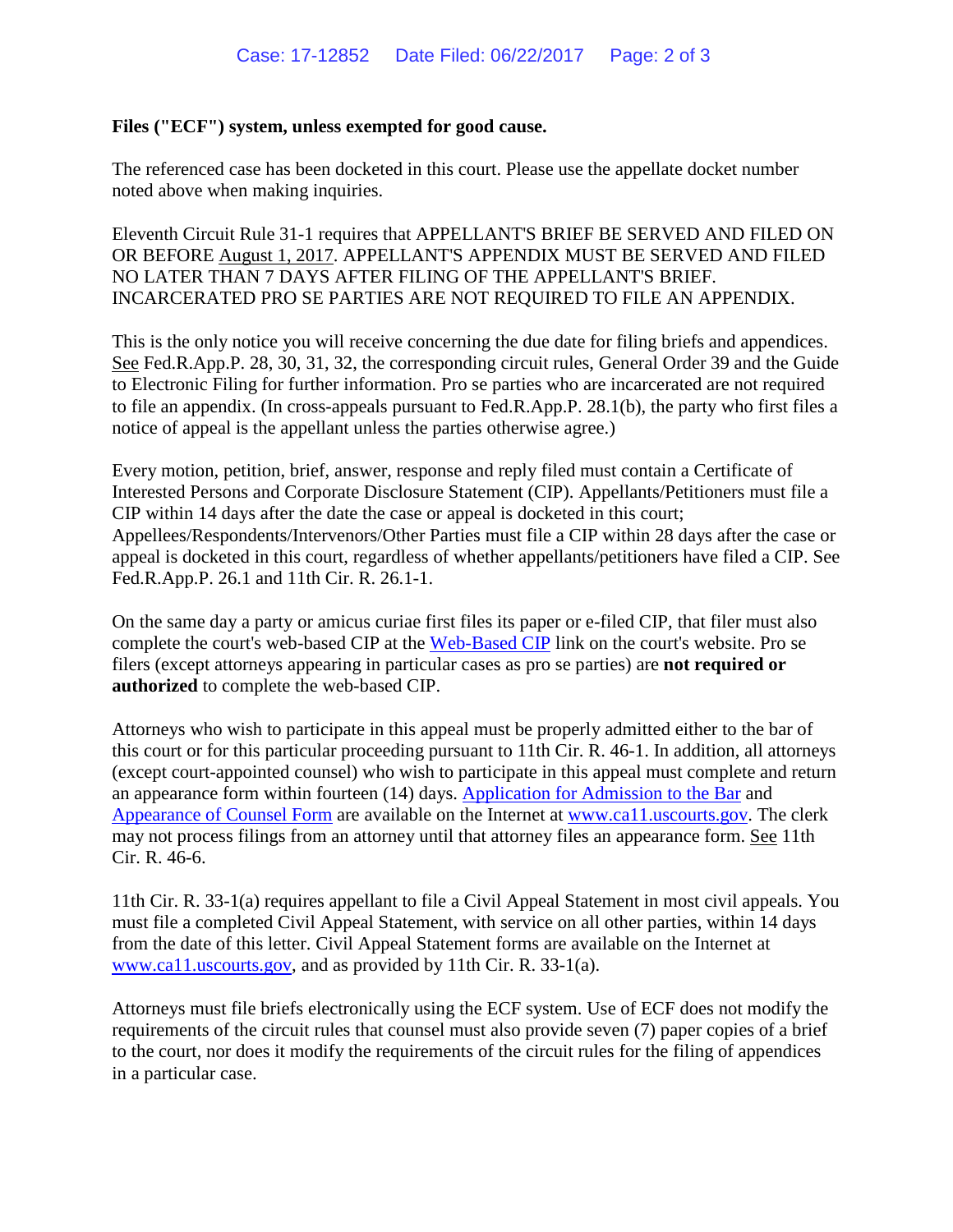Sincerely,

DAVID J. SMITH, Clerk of Court

Reply to: Sandra Brasselmon, DD/ so Phone #: (404) 335-6181

DKT-7CIV Civil Early Briefing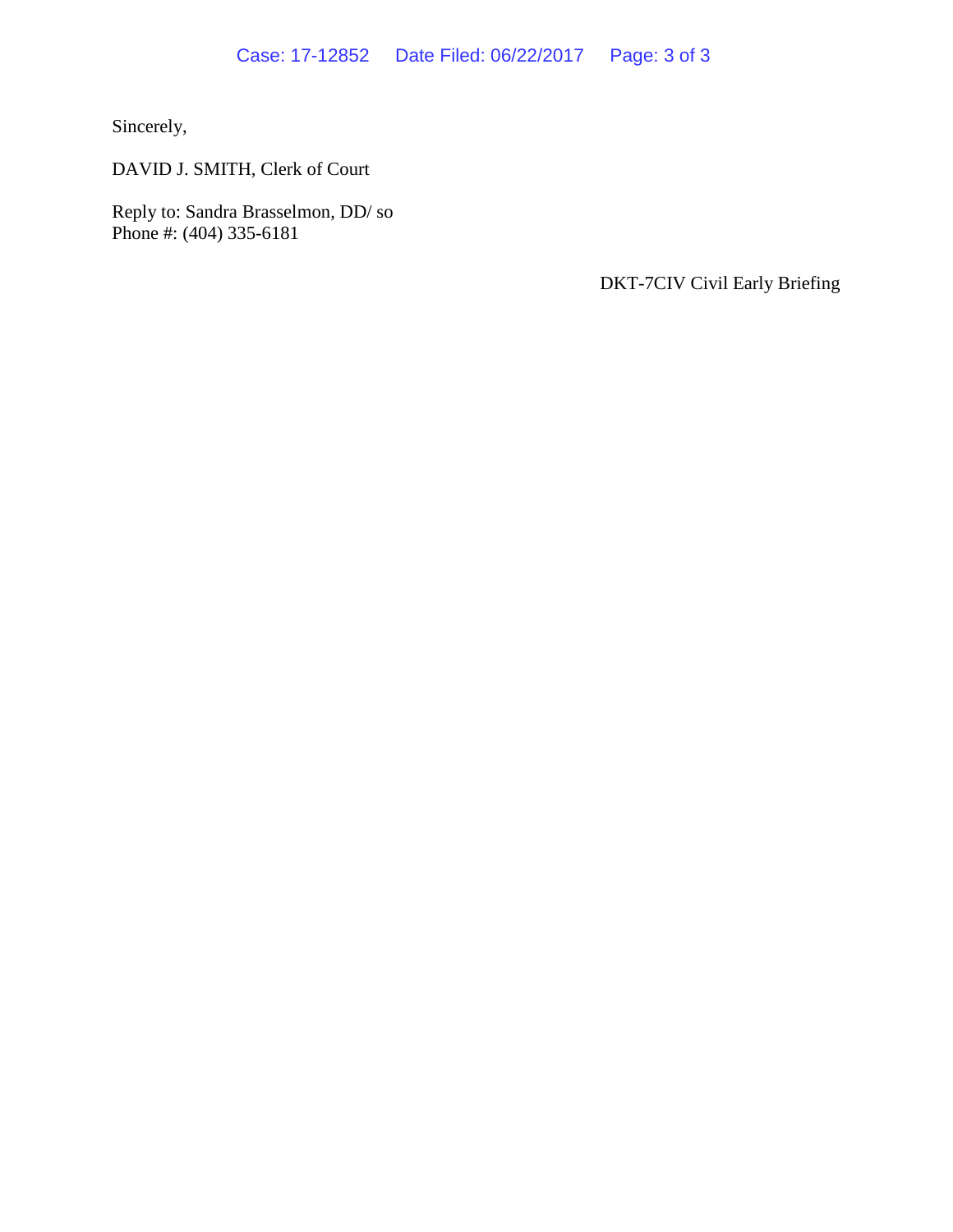Case: 17-12852 Date Filed: 06/22/2017 Page: 1 of 1

| 06/22/2017 | 68 | Notice of Appeal by Doreen Bieryla, Ed Bieryla, Don R. Cameron, III, Michael<br>Carmody, Amit Choksi, Joseph K. Dughman, Anthony R Edwards, James<br>Ferguson, Gator Capital Management, LLC, Allen Harden, Matt Hill, Jay<br>Huber, Jim Humphries, Gordon Inman, Shaun Inman, Kevin Jarvis, Catherine<br>M. Jennings, Rich Kivela, Constance Lameier, Jeffrey Langberg, Jean Mac<br>Ball, James Miller, Phil Miller, Sylvia Miller, William Milton, Jr, Maryam<br>Moinfar, Ray B. O'Steen, Wayne Olsen, Michael Pasternak, Perini Capital<br>LLC, Carl R. Roberts, Jerry W. Sharber, Louise Strang, Melody Sullivan,<br>Joseph Waske, Johnna B. Watson, Randy Webb, Barry West, Jay Winer, Jorge<br>Zapata. as to 60 Order on Motion to Alter Judgment, 56 Order on Motion to<br>Dismiss, 50 Order on Motion to Remand to State Court, 65 Judgment Filing<br>fee \$505.00 Receipt#: FEE NOT PAID. Within fourteen days of the filing date<br>of a Notice of Appeal, the appellant must complete the Eleventh Circuit<br>Transcript Order Form regardless of whether transcripts are being ordered<br>[Pursuant to FRAP 10(b)]. For information go to our FLSD website under |
|------------|----|------------------------------------------------------------------------------------------------------------------------------------------------------------------------------------------------------------------------------------------------------------------------------------------------------------------------------------------------------------------------------------------------------------------------------------------------------------------------------------------------------------------------------------------------------------------------------------------------------------------------------------------------------------------------------------------------------------------------------------------------------------------------------------------------------------------------------------------------------------------------------------------------------------------------------------------------------------------------------------------------------------------------------------------------------------------------------------------------------------------------------------------------------------------------------|
|            |    | Transcript Information. (see image de# $66$ ) (hh) (Entered: $06/22/2017$ )                                                                                                                                                                                                                                                                                                                                                                                                                                                                                                                                                                                                                                                                                                                                                                                                                                                                                                                                                                                                                                                                                                  |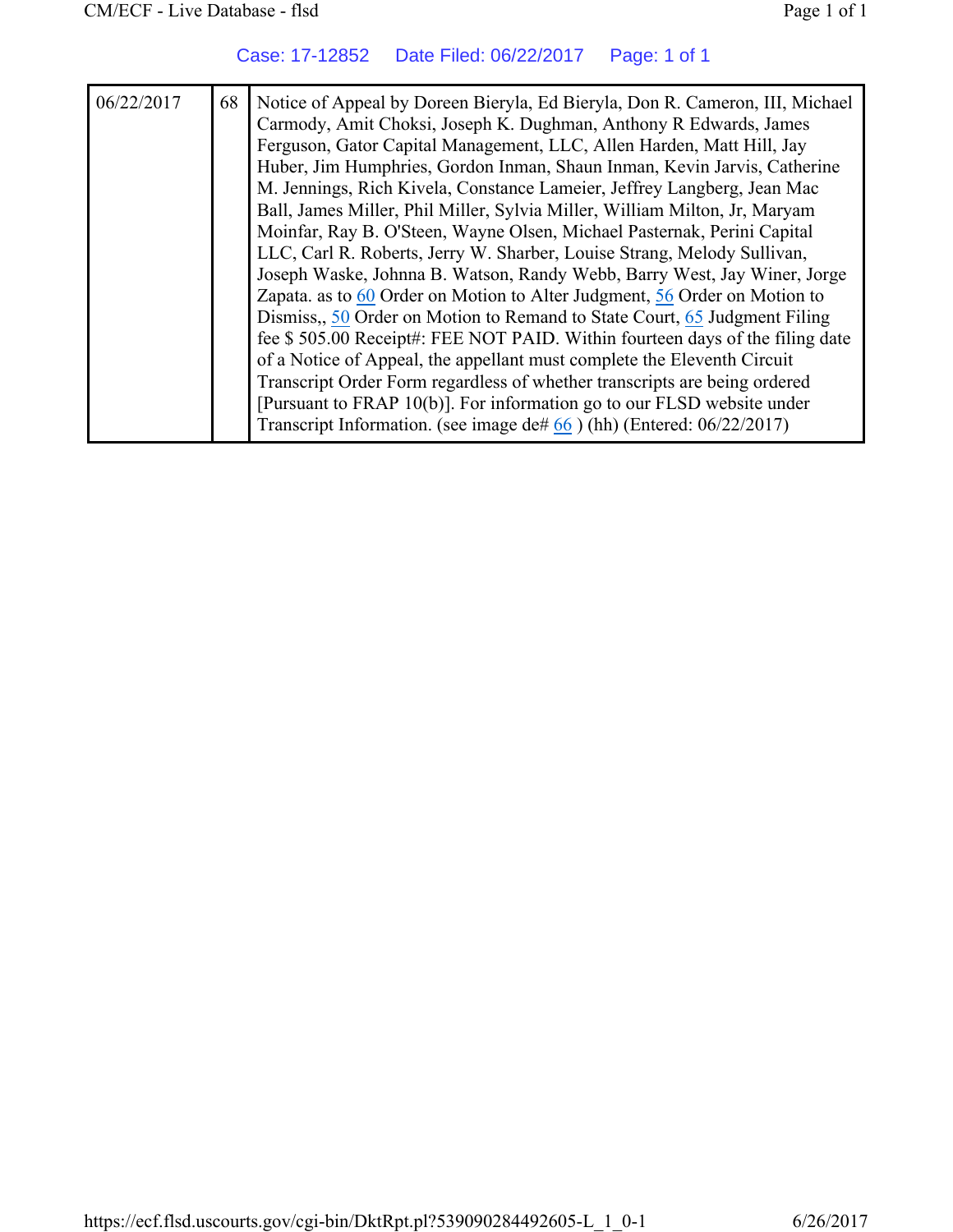United States District Court for the Southern District of Florida

| Master Sgt. Anthony R. Edwards,<br>and others, Plaintiffs |                                     |
|-----------------------------------------------------------|-------------------------------------|
| V.                                                        | Civil Action No. 16-21221-Civ-Scola |
| Deloitte & Touche, LLP, Defendant.                        |                                     |

# **Order Denying Motion to Remand and Granting Motion to Substitute**

The Plaintiffs, shareholders of the Federal National Mortgage Association ("Fannie Mae"), sued Deloitte & Touche, LLP ("Deloitte") in state court, seeking to recoup losses allegedly caused by Fannie Mae, the Federal Housing Finance Agency ("FHFA"), the United States Department of the Treasury, and Deloitte following the housing mortgage crisis. Deloitte removed the case to this Court, asserting that the Plaintiffs' state claims arise under federal law. The Plaintiffs have moved to remand. The FHFA has also moved to be substituted for the Plaintiffs, claiming that federal law has removed the Plaintiffs' standing to bring this suit. For reasons more fully explained below, the Court finds that the Plaintiffs' breach of fiduciary duty claims arise under federal law and the Plaintiffs' bring only derivative claims which belong to the FHFA. Accordingly, the Court **denies** the Plaintiffs' motion to remand (ECF No. 23) and **grants** the FHFA's motion to substitute (ECF No. 15).

#### **1. Background**

In July 2008, Congress, in response to the sub-prime mortgage crisis, enacted the Housing and Economic Recovery Act of 2008 ("HERA"), Pub. L. No. 110–289, 122 Stat. 2654, *codified at* 12 U.S.C. § 4617. Part of HERA created the FHFA to regulate the government-sponsored enterprises Fannie Mae and Freddie Mac. *See* 12 U.S.C. § 4511. The statute also granted the FHFA's director the authority to appoint the FHFA as conservator of the governmentsponsored enterprises. 12 U.S.C. § 4617(a). On September 6, 2008, the FHFA's director exercised this power and appointed the FHFA conservator of Fannie Mae. (Compl., ECF No. 1–1, at  $\P$  21.) As Conservator, the FHFA has the power to take any actions "necessary to put [Fannie Mae] in a sound and solvent condition" and to "preserve and conserve [Fannie Mae's] assets and property. 12 U.S.C. § 4617(b)(2)(D)(i)–(ii). The FHFA also "immediately succeed[ed] to . . . all rights, titles, powers, and privileges of [Fannie Mae], and of any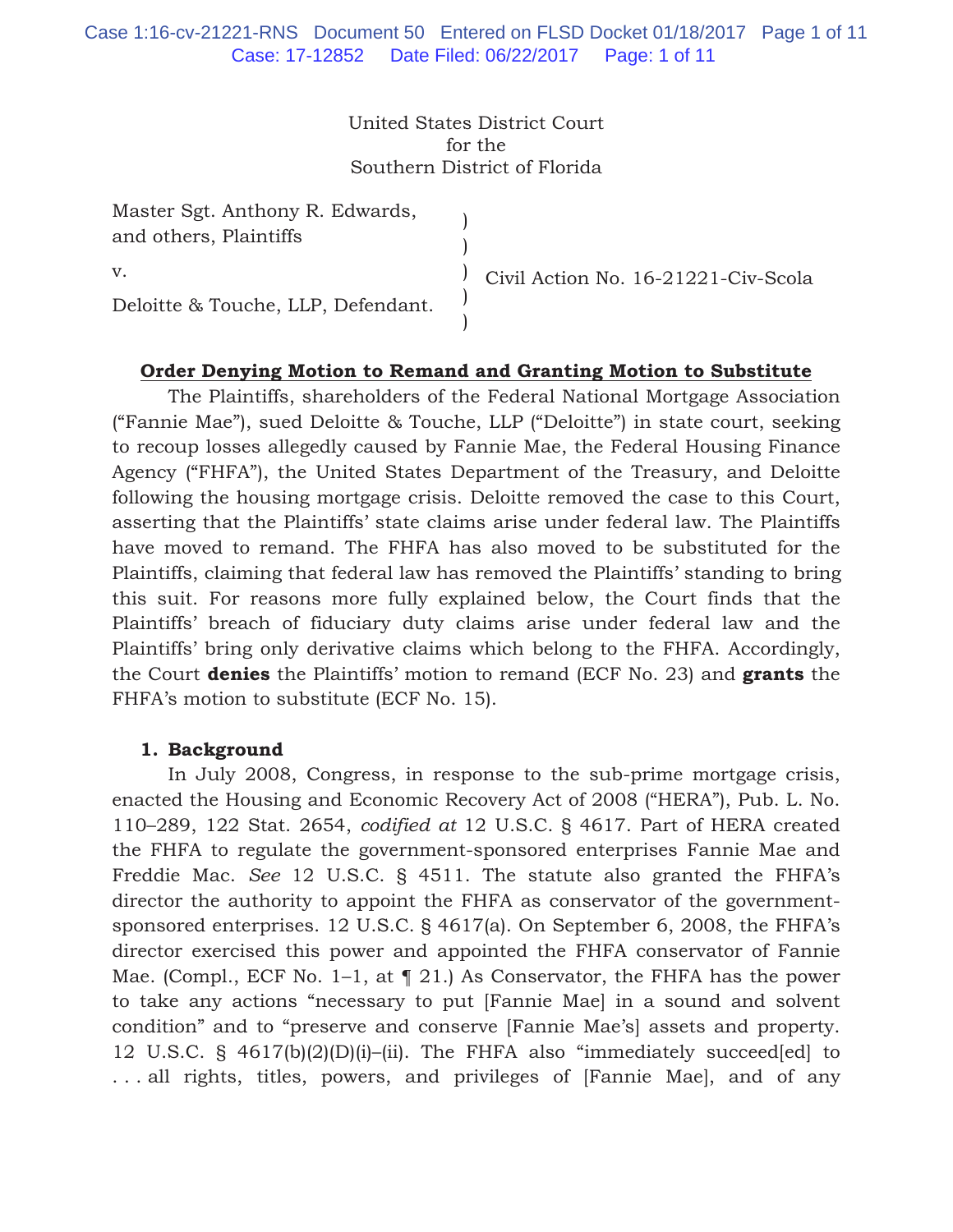stockholder, officer, or director," *id.* at § 4167(b)(2)(A)(i), and acquired the authority to "take over the assets of and operate [Fannie Mae] with all the powers of the stockholders, the directors and the officers of [Fannie Mae] and conduct all business of [Fannie Mae]," *id.* at § 4167(b)(2)(B)(i).

 After becoming Conservator, the FHFA entered into a senior preferred stock purchase agreement with the United States Department of the Treasury. (Compl. at ¶ 22.) Under the agreement, Fannie Mae issued a new class of stock, Senior Preferred Stock, of which the Treasury purchased one million shares in exchange for allowing Fannie Mae to draw upon one hundred billion dollars from the Treasury. (*Id.*) The Senior Preferred Stock entitled the Treasury to dividends at an annualized rate of 10% of the outstanding liquidation preference of the Treasury's stock if paid in cash or 12% if paid in kind. (*Id.* at ¶ 26.) The agreement between the FHFA and the Treasury also provided the Treasury with warrants to purchase 79.9% of Fannie Mae's common stock for a nominal price and prevented Fannie Mae from altering its capital structure or paying dividends to any stockholder but the Treasury without the Treasury's approval. (*Id.* at ¶ 22.) The stock purchase agreement was amended twice to provide additional funds to Fannie Mae. (*See id.*)

 In August 2012, the Treasury and the FHFA amended the stock purchase agreement for a third time. (*Id.* at ¶ 31.) The Third Amendment required Fannie Mae to pay the Treasury a quarterly dividend equal to the amount of its net worth. (*Id.*) This agreement is commonly referred to as the Net Worth Sweep. (*Id.*) The Plaintiffs allege that Fannie Mae had already returned to profitability by the time the Net Worth Sweep occurred and "Fannie Mae was on track to repay [the] Treasury and the taxpayers every dollar Fannie Mae had borrowed with interest . . . ." (Id. at  $\P\P$  31-32.) Because "[n]o consideration was paid to Fannie Mae or [its] stockholders in exchange for the Net Worth Sweep," the Plaintiffs claim that it "constituted a massive expropriation of value from the holders of Fannie Mae Stock . . . ." (*Id.*) Thus, according to the Plaintiffs, the FHFA, the Treasury, and Fannie Mae's directors and officers breached their fiduciary duties to Fannie Mae's minority shareholders by engaging in "an unfair, self-dealing transaction with Fannie Mae's controlling stockholder." (*Id.* at ¶ 39.)

 Rather than suing the FHFA, the Treasury, and Fannie Mae's directors and officers directly, the Plaintiffs sued Deloitte, Fannie Mae's independent auditor, for negligent misrepresentation and aiding and abetting breach of fiduciary duty. The Plaintiffs allege that between 2008 and 2013, Deloitte's audits failed to comply with generally accepted auditing standards ("GAAP")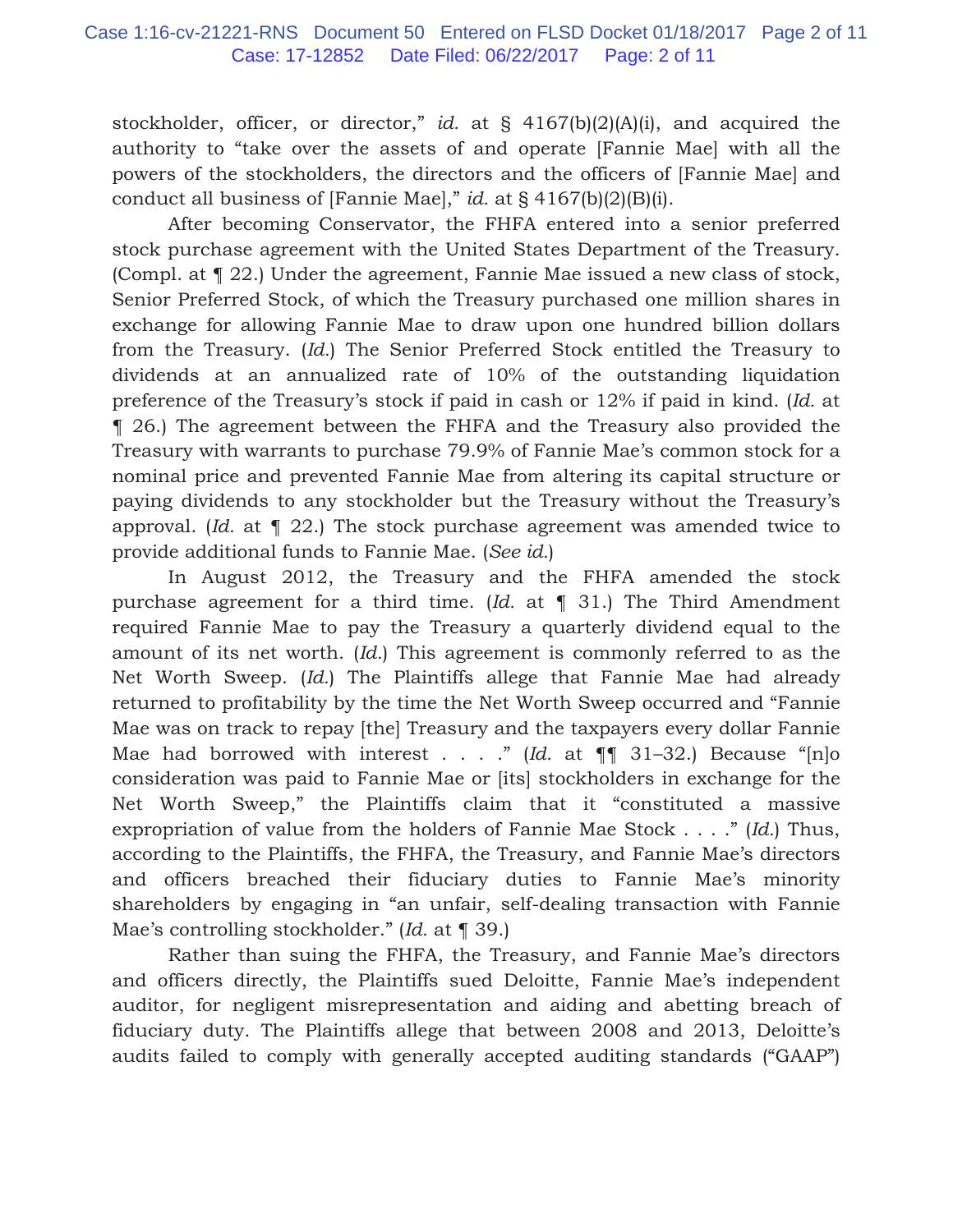and that Deloitte issued the following untrue statements: "(i) Fannie Mae's consolidated financial statements presented fairly, in all material respects, the financial position of Fannie Mae and its subsidiaries in conformity with GAAP; (ii) Fannie Mae has a reasonable basis for making the statements contained in its Independent Auditors' Reports; (iii) Fannie Mae conducted its audits in accordance with the Auditing Standards; and (iv) the financial statements [of Fannie Mae] were free of material misstatements." (*Id.* at ¶ 108.) The Plaintiffs also allege that Deloitte failed to disclose material facts about the actions of the FHFA, the Treasury, and Fannie Mae's directors and officers. (*Id.* at ¶ 109.) The actions of the FHFA, the Treasury, and Fannie Mae's directors and officers "led directly to the loss of value of Fannie Mae Stock, including the stock held by [the] Plaintiffs." (*See id.* at ¶97.) "Had Deloitte performed its audits correctly, "Fannie Mae would have been able to exit the conservatorship as required by law and [the] Plaintiffs would not have suffered their losses." (*Id.* at ¶ 98.) Thus, Deloitte "provided substantial assistance or encouragement" to the FHFA, the Treasury, and Fannie Mae's directors and officers in their breaches of their fiduciary duties. (*See id.* at ¶¶ 117–18.)

 On April 6, 2016, Deloitte removed the Plaintiffs' suit to this Court. (ECF No. 1.) In June, the FHFA moved to substitute as Plaintiff in this action under HERA's succession clause. (ECF No. 15.) Before the Court could rule on the motion, the Plaintiffs challenged the Court's subject matter jurisdiction and moved to remand. (ECF No. 23.) Both motions are fully briefed and ripe for the Court's review.

### **2. The Plaintiffs' Motion to Remand**

As an initial matter, the FHFA and Deloitte have requested that the Court rule on the motion to substitute before the motion to remand. The FHFA and Deloitte assert that the Court is empowered to rule on threshold procedural issues in any order, even if the Court's subject matter jurisdiction has been challenged. Although the Eleventh Circuit has held that district courts may rule on a procedural motion to substitute under Federal Rule of Civil Procedure 17 before resolving a jurisdictional challenge, *In re Engle Cases*, 767 F.3d 1082, 1108–09 (11th Cir. 2014), the FHFA's motion is not a simple procedural issue. Instead, the FHFA's motion requires a consideration of the merits of the Plaintiffs' claims. Accordingly, the Court must first resolve the jurisdictional challenge.1

<sup>&</sup>lt;sup>1</sup> Even if the motion to substitute was merely procedural, the Court would decline to exercise its discretion to rule on the motion before considering the motion to remand.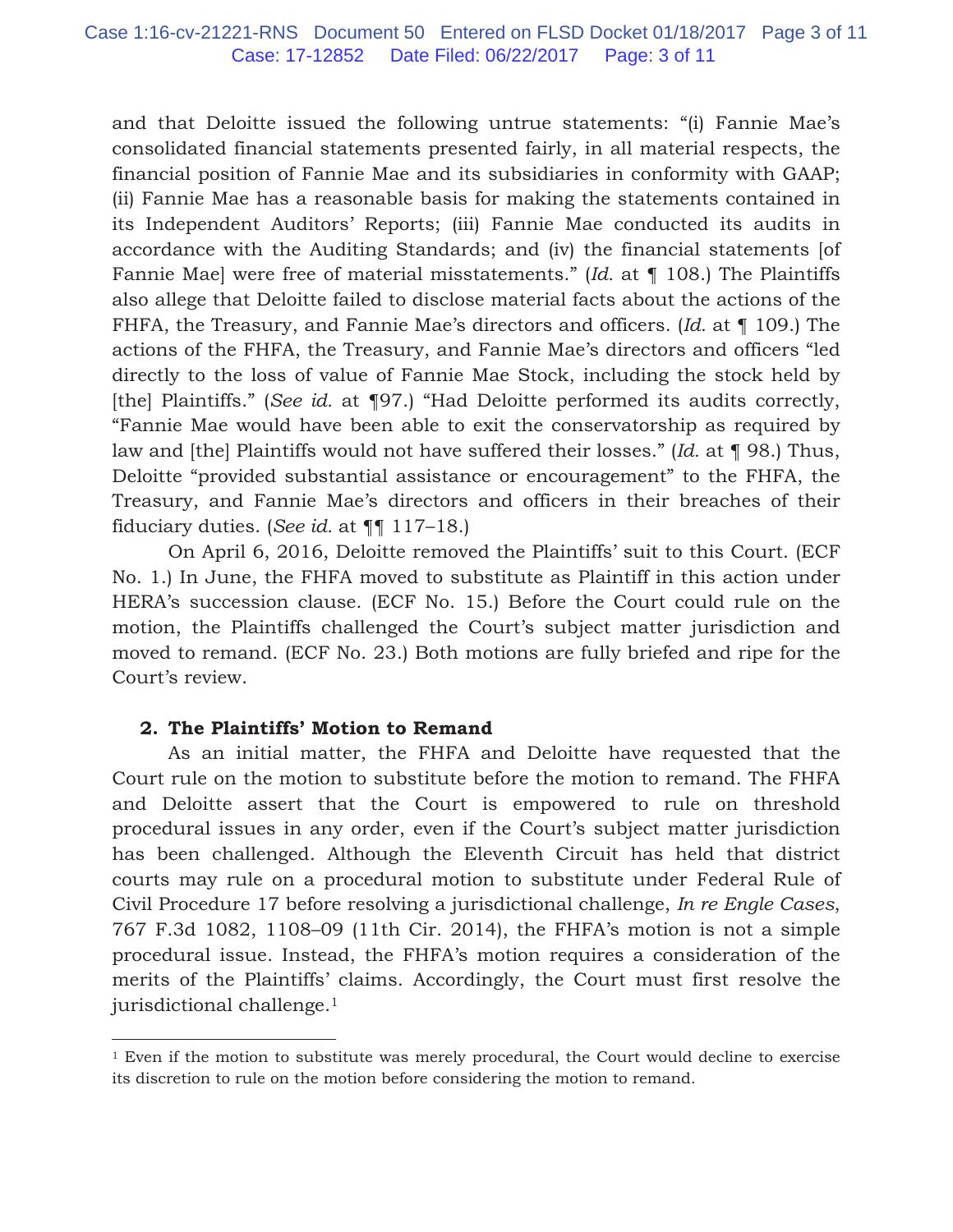# **A. Legal Standard**

A party may remove a civil action from state court to federal district court if the action is one over which the federal district court had original jurisdiction. 28 U.S.C. § 1441(a). Under 28 U.S.C. 1331(b), district courts have original jurisdiction in "all civil actions arising under the Constitution, laws, or treaties of the United States." "The presence or absence of federal-question jurisdiction is governed by the 'well-pleaded complaint rule,' which provides that federal jurisdiction exists only when a federal question is presented on the face of the plaintiff's properly pleaded complaint." *Caterpillar Inc. v. Williams*, 482 U.S. 386, 392 (1987). "The rule makes the plaintiff the master of the claim; he or she may avoid federal jurisdiction by exclusive reliance on state law." *Id.* "Therefore, in general terms, removal is improper if based solely upon a plaintiff's allegation of an anticipated defense or if based upon a defendant's responsive pleading." *Lazuka v. FDIC*, 931 F.2d 1530, 1534 (11th Cir. 1991) (citing *Merrell Dow Pharmaceuticals Inc. v. Thompson,* 478 U.S. 804, 808, 809 n. 6 (1986)).

On the other hand, "a plaintiff may not defeat removal by omitting to plead necessary federal questions." *Franchise Tax Bd. of Cal. v. Constr. Laborers Vacation Tr. for So. Cal.*, 463 U.S. 1, 22 (1983). The "artful-pleading" doctrine, thus, provides exceptions to the well-pleaded complaint rule. Under one of these exceptions, even if it appears from the complaint that only statelaw causes of action are actually pleaded, a federal question will be inferred where "the vindication of a right under state law necessarily turn[s] on some construction of federal law." *Merrel Dow*, 478 U.S. at 808. Under this analysis, "in limited circumstances, federal-question jurisdiction may be . . . available if a substantial, disputed, question of federal law is a necessary element of a state cause of action." *Jairath v. Dyer*, 154 F.3d 1280, 1282 (11th Cir. 1998). In making this determination, "[t]he removing court looks to the substance of the complaint, not the labels used in it." *In re Carter*, 618 F.2d 1093, 1101 (5th Cir. 1980).

The removing defendant bears the burden of establishing that federal jurisdiction is proper. *Leonard v. Enter. Rent a Car*, 279 F.3d 967, 972 (11th Cir. 2002). Additionally, federal courts are directed to construe removal statutes strictly and "all doubts about jurisdiction should be resolved in favor of remand to state court." *Univ. of So. Ala. v. American Tobacco Co.*, 168 F.3d 405, 411 (11th Cir. 1999).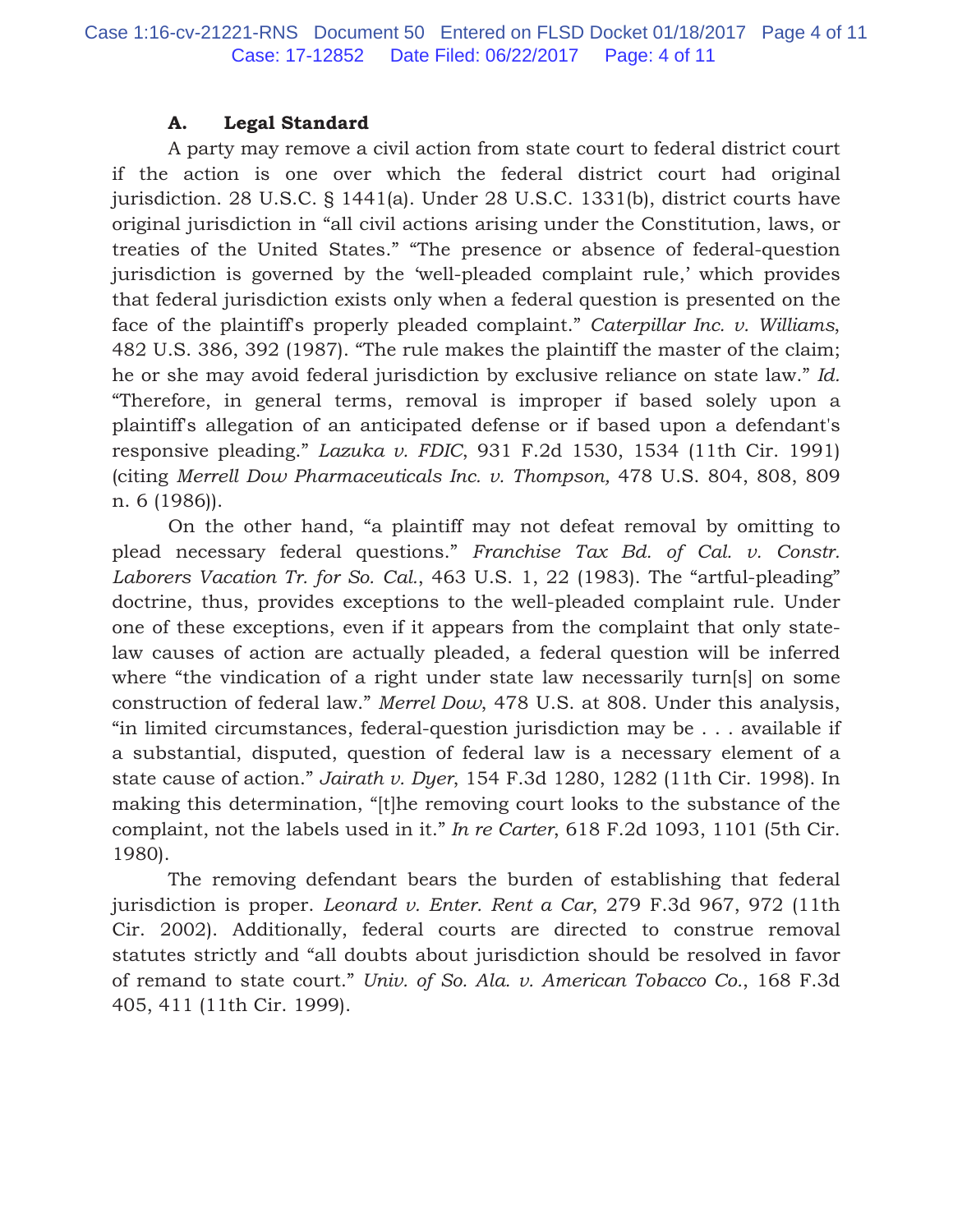### **B. Analysis**

In its notice of removal, Deloitte acknowledges that the Plaintiffs' Complaint only states claims under state law. Deloitte, however, asserts that the claims arise under federal law because (1) the Plaintiffs' causation theory requires construction of HERA; (2) the negligent misrepresentation claim relies on federal auditing standards; (3) the alleged breaches of fiduciary duty rely on HERA and other federal law; (4) the Plaintiffs no longer have authority to bring their claims because of HERA's succession clause; and (5) Fannie Mae's Charter provides federal jurisdiction for derivative claims. Because the Court finds that the Plaintiffs' breach of fiduciary duty claims arise under federal law, the Court has subject matter jurisdiction over this suit and need not offer an opinion on Deloitte's remaining arguments.

As previously stated, a federal question can be presented by a complaint where "the vindication of a right under state law necessarily turned on some construction of federal law." *Merrell Dow*, 478 U.S. at 808. However, "'the mere presence of a federal issue in a state cause of action does not automatically confer federal-question jurisdiction,' even where the interpretation of federal law may constitute an element of the state cause of action." *Madzimoyo v. Bank of NY Mellon Trust Co.*, 440 F. App'x. 728, 730 (11th Cir. 2011) (quoting *Merrell Dow*, 478 U.S. at 813). The test, then, for deciding when a federal court should exercise federal question jurisdiction over a removed case is whether "a statelaw claim necessarily raise[s] a stated federal issue, actually disputed and substantial, which a federal forum may entertain without disturbing any congressionally approved balance of federal and state judicial responsibilities." *Grable & Sons Metal Prods., Inc. v. Darue Eng'g & Mfg.*, 545 U.S. 308, 314 (2005). Courts have noted that under this analysis, "federal question jurisdiction should be narrowly construed." *Madzimoyo*, 440 F. App'x. at 730.

Here, the Plaintiffs' Complaint asserts an aiding and abetting breach of fiduciary duty claim against Deloitte. Under Florida law, this claim requires the Plaintiffs to prove (1) a fiduciary duty on the part of the primary wrongdoer, (2) a breach of this duty, (3) knowledge of the breach by the alleged aider and abettor, and (4) the aider and abettor's substantial assistance or encouragement of the wrongdoing. *AmeriFirst Bank v. Bomar*, 757 F. Supp. 1365, 1380 (S.D. Fla. 1991) (Hoeveler, J.). The federal question in this case concerns the first element.

The Plaintiffs allege three separate wrongdoers––the FHFA, the Treasury, and Fannie Mae's officers and directors. Thus, although the Plaintiffs' state one count of aiding and abetting breach of fiduciary duty against Deloitte, it can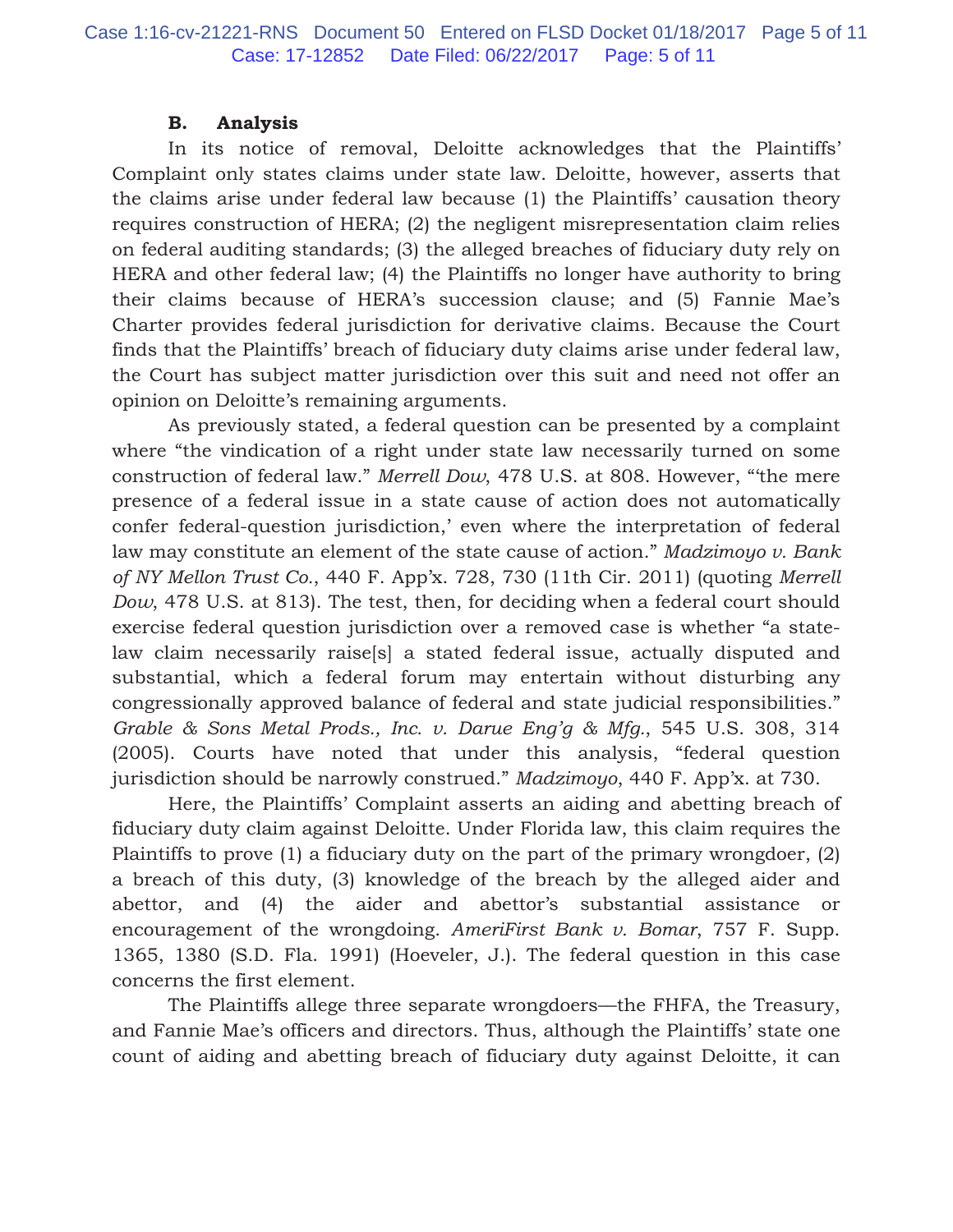logically be viewed as three distinct claims, one involving each wrongdoer. *See Christianson v. Colt Industries Operating Corp.*, 486 U.S. 800, 810 (1988) ("Petitioners' antitrust count can readily be understood to encompass both a monopolization claim under § 2 of the Sherman Act and a group-boycott claim under § 1.); *Broder v. Cablevision Sys. Corp.*, 418 F.3d 187, 194–95 (2d Cir. 2005) (separating a single breach of contract count into two separate claims for analyzing jurisdiction). Under its bylaws, Fannie Mae elected to be governed by Delaware law in regard to its fiduciary duties. Therefore, no federal question is at issue with the Plaintiffs' claim that Deloitte aided and abetted Fannie Mae's officers and directors' breach of fiduciary duty. The existence of the FHFA's and the Treasury's duties, however, require the interpretation of HERA and other federal law.

Deloitte asserts that the FHFA and the Treasury owe no fiduciary dutyto Fannie Mae's shareholders and, if such a duty exists, it would by based on federal law. (*See* ECF No. 41 at 19–20). The Plaintiffs argue that "state law provides the rule of decision for [the] Plaintiffs' claims," arguing that the FHFA's and the Treasury's duties are governed by Delaware law. (ECF No. 23 at 11– 14.) What the Plaintiffs fail to recognize, however, is that they analyzed federal law for several pages, including HERA, in order to show the Court that the FHFA and the Treasury have fiduciary duties which are governed by Delaware law. (*Id.*) In essence, the Plaintiffs ask the Court to resolve the federal question in this case––if HERA allows the FHFA and the Treasury to have fiduciary duties and, if so, under what law—in order to conclude that there are no pending federal questions.

There is no doubt that the existence of the FHFA's and the Treasury's duties is a necessary part of the Plaintiffs' claims, *see Gunn v. Minton*, 133 S. Ct. 1059, 1065 (2013) (analyzing the elements of the plaintiff's claim under Texas law to determine if the federal question was "necessary" to the case); *AmeriFirst Bank*, 757 F. Supp. at 1380 (stating that the existence of a fiduciary duty on the part of the primary wrongdoer is a necessary element of the aiding and abetting claim), and that this element is actually disputed by the parties. Therefore, the Court moves to the third prong of the arising under jurisdiction analysis: whether the federal issue raised is substantial. "The substantiality analysis focuses not on whether a federal issue is 'significant to the particular parties in the immediate suit,' but 'looks instead to the importance of the issue to the federal system as a whole.'" *Figueroa v. Szymoniak*, No. 13-61020-CIV, 2013 WL 4496512, at \*3 (S.D. Fla. Aug. 22, 2013) (Cohn, J.) (quoting *Gunn*,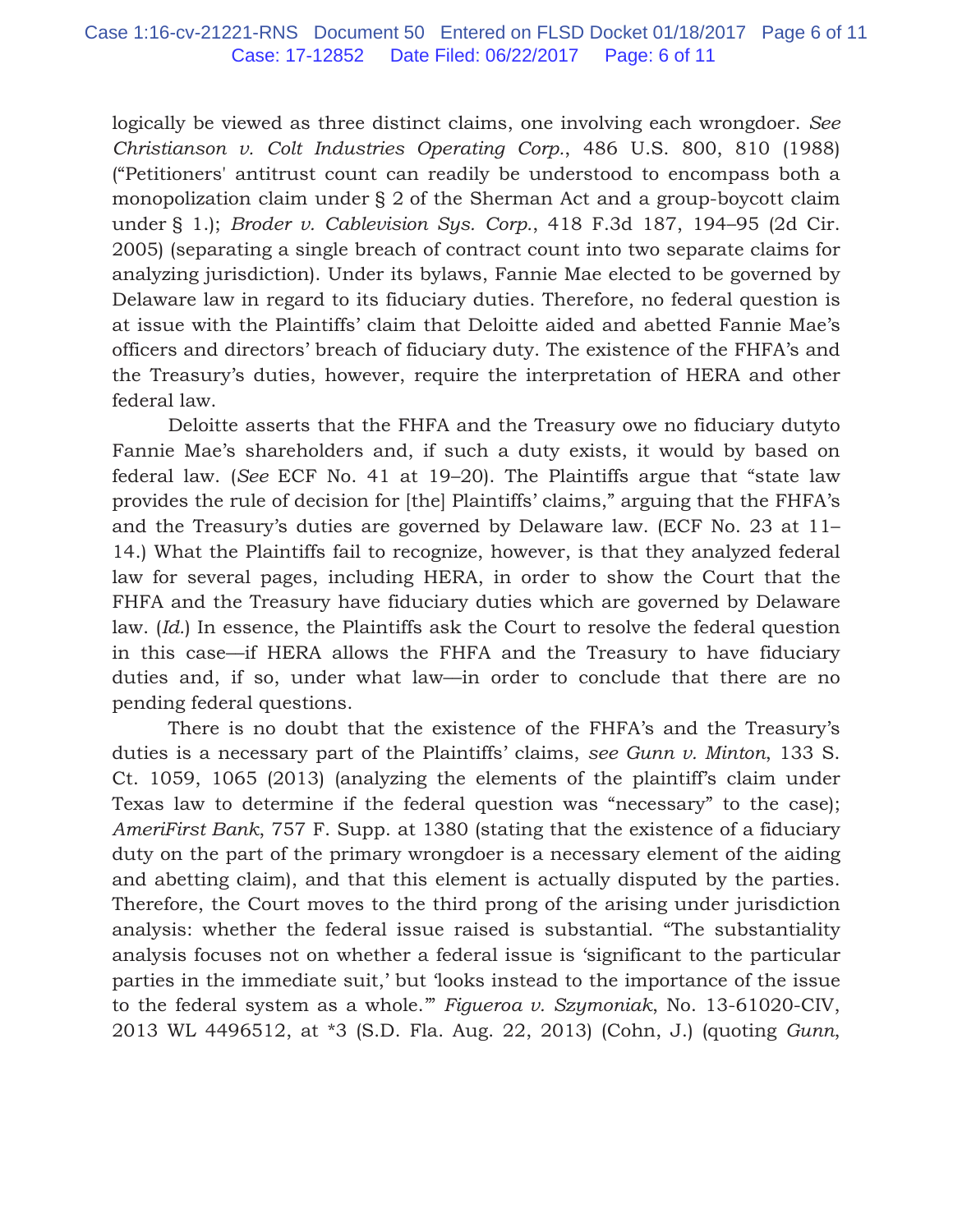133 S. Ct. at 1066). The Eleventh Circuit looks to three factors to "assist in [the substantiality] inquiry:"

First, a pure question of law is more likely to be a substantial federal question. Second, a question that will control many other cases is more likely to be a substantial federal question. Third, a question that the government has a strong interest in litigating in a federal forum is more likely to be a substantial federal question.

*MDS (Canada) Inc. v. Rad Source Techs., Inc.,* 730 F.3d 833, 842 (11th Cir. 2013) (per curiam) (citations omitted). Here, the issue of what, if any, duties are owed to Fannie Mae's shareholders involves federal actors and is a pure question of law, requiring the interpretation of HERA and federal case law. Further, there are currently several suits in the federal system seeking to determine if the actors in the Net Worth Sweep are liable to the shareholders of Fannie Mae and Freddie Mac. Thus, despite the Plaintiffs' protestations, there is clearly a substantial federal issue in this case. *See, e.g.*, *Meyer v. Health Mgmt. Assocs., Inc.*, 841 F. Supp. 2d 1262, 1268 (S.D. Fla. 2012) (Scola, J.) (concluding that a claim did not present a substantial federal issue because it did "not directly involve or implicate the actions of any federal player, it d[id] not present a 'nearly pure issue of [federal] law,' and its resolution [was] quintessentially 'fact-bound and situation-specific'").

 Finally, deciding this issue in a federal forum would not "disturb[] any congressionally approved balance of federal and state judicial responsibilities." *Grable*, 545 U.S. at 314. The Court sees no state interest in this issue nor any detrimental effect on the state-federal division of judicial labor. The parties fail to even dispute this prong in their briefing. Accordingly, because Plaintiffs claims raise a "federal issue, actually disputed and substantial, which a federal forum may entertain without disturbing any congressionally approved balance of federal and state judicial responsibilities," the Court has subject matter jurisdiction over this case.

### **3. The FHFA's Motion to Substitute As Plaintiff**

The FHFA moves to substitute as plaintiff, arguing that the FHFA succeeded to all the rights of Fannie Mae's stockholders under HERA's succession clause, including the Plaintiffs' rights to bring this suit. Neither party addresses the standard the Court should apply to this motion. Because the parties are disputing the Plaintiffs' statutory standing to bring this claim, and "statutory standing is part and parcel of the merits of a particular claim,"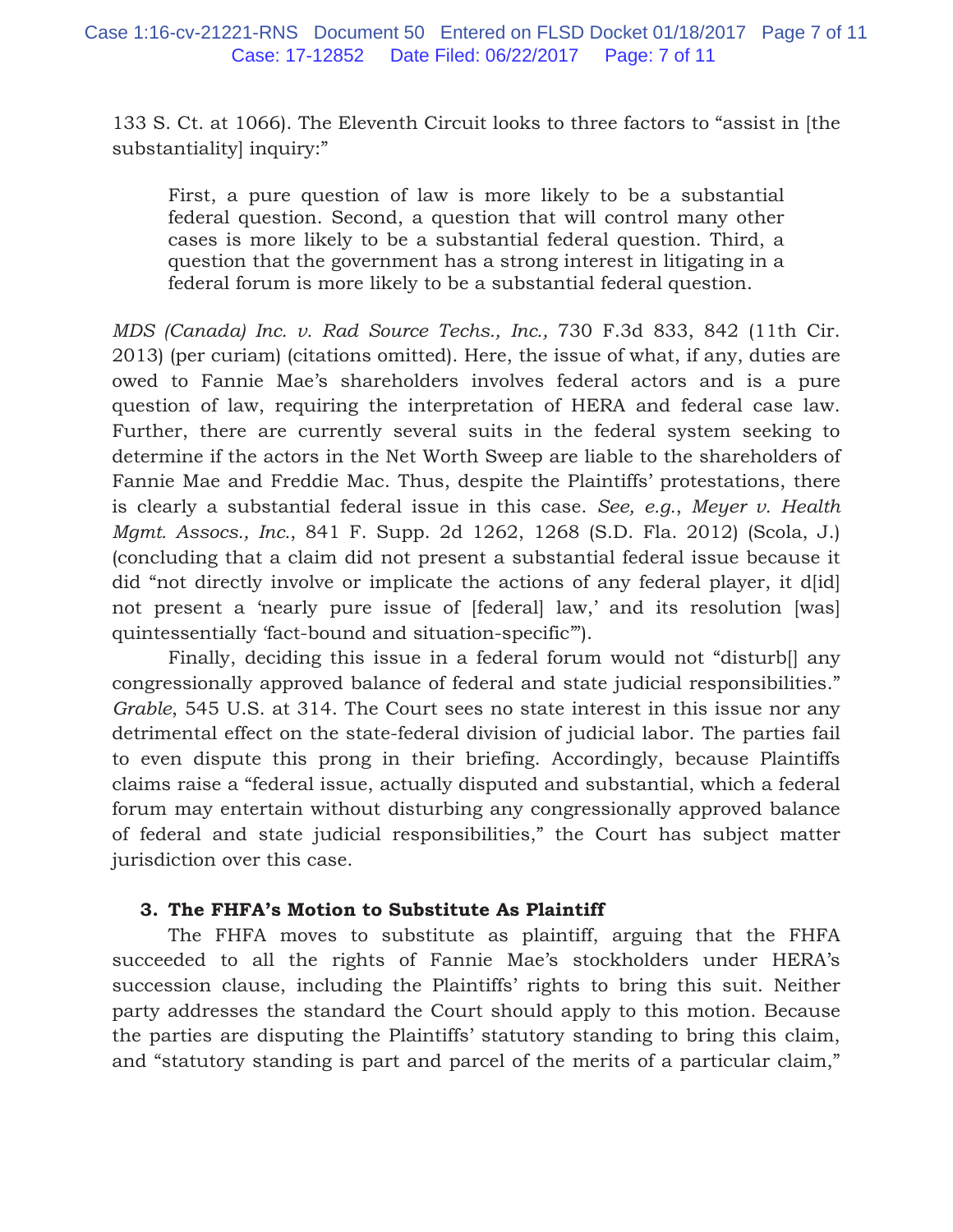the Court will apply the familiar standard under Rule 12(b)(6), taking all reasonable inferences for the non-moving party. *Vander Luitgaren v. Sun Life. Assur. Co. of Canada*, 765 F.3d 59, 63 (1st Cir. 2014); *see also Jackson v. Sedgwick Claims Mgmt. Servs. Inc.*, 732 F.3d 557, 562 n. 2 (6th Cir. 2013) (explaining that statutory standing is a merits determination and should be addressed through a  $12(b)(6)$  motion rather than a motion under Rule  $12(b)(1)$ ; *Pagliara v. Fed. Home Mortg. Corp.*, No. 16-cv-337, 2016 WL 4441978, at \*4 (E.D. Va. Aug. 23, 2016) (determining that Freddie Mac's argument that the plaintiff lacked standing under HERA's succession clause was truly an attack on the merits rather than an Article III standing inquiry).

Under HERA's succession clause, the FHFA "immediately succeed[ed] to . . . all rights, titles, powers, and privileges of [Fannie Mae], and of any stockholder, officer, or director," 12 U.S.C. § 4167(b)(2)(A)(i). Through this provision, Congress "transferred everything it could" to the FHFA. *Kellmer v. Raines*, 674 F.3d 848, 851 (D.C. Cir. 2012). The FHFA argues that this clause placed all shareholder suits––direct and derivative––in the hands of the FHFA. The Plaintiffs agree that the clause bars derivative suits, but argue that HERA does not affect direct suits by shareholders against third parties. The Court need not resolve this issue because an analysis of the Plaintiffs' claims shows that they are derivative and, therefore, barred by HERA.

Fannie Mae is governed by its federal charter and federal law. *See* 12 U.S.C. § 1716 *et seq.*; *id.* at § 1451 *et. seq.*; 12 C.F.R. § 1710.10(a). For issues not addressed by the charter or federal law, Fannie Mae may follow applicable corporate law of Delaware so long as that law is not inconsistent with federal law. 12 C.F.R. § 1710.10(b); Fannie Mae Bylaws Section 1.05. For the purposes of the motion to substitute, the FHFA "assumes without conceding that Delaware law concerning whether a claim is direct or derivative" may apply. (ECF No. 15 at 11 n. 6.) Under Delaware law, the issue of whether a stockholder's claim is derivative or direct "must turn *solely* on the following questions: (1) who suffered the alleged harm (the corporation or the suing stockholders, individually); and (2) who would receive the benefit of any recovery or other remedy (the corporation or the stockholders, individually)?" *Tooley v. Donaldson, Lufkin & Jenrette, Inc.*, 845 A.2d 1031, 1033 (Del. 2004).

When analyzing the first prong, a court should "look[]at the body of the complaint and considering the nature of the wrong alleged and the relief requested, [determine if] the plaintiff demonstrated that he or she can prevail without showing an injury to the corporation[.]" *Id.* at 1036. In the Complaint, the Plaintiffs allege that the Net Worth Sweep "offered no benefits" to Fannie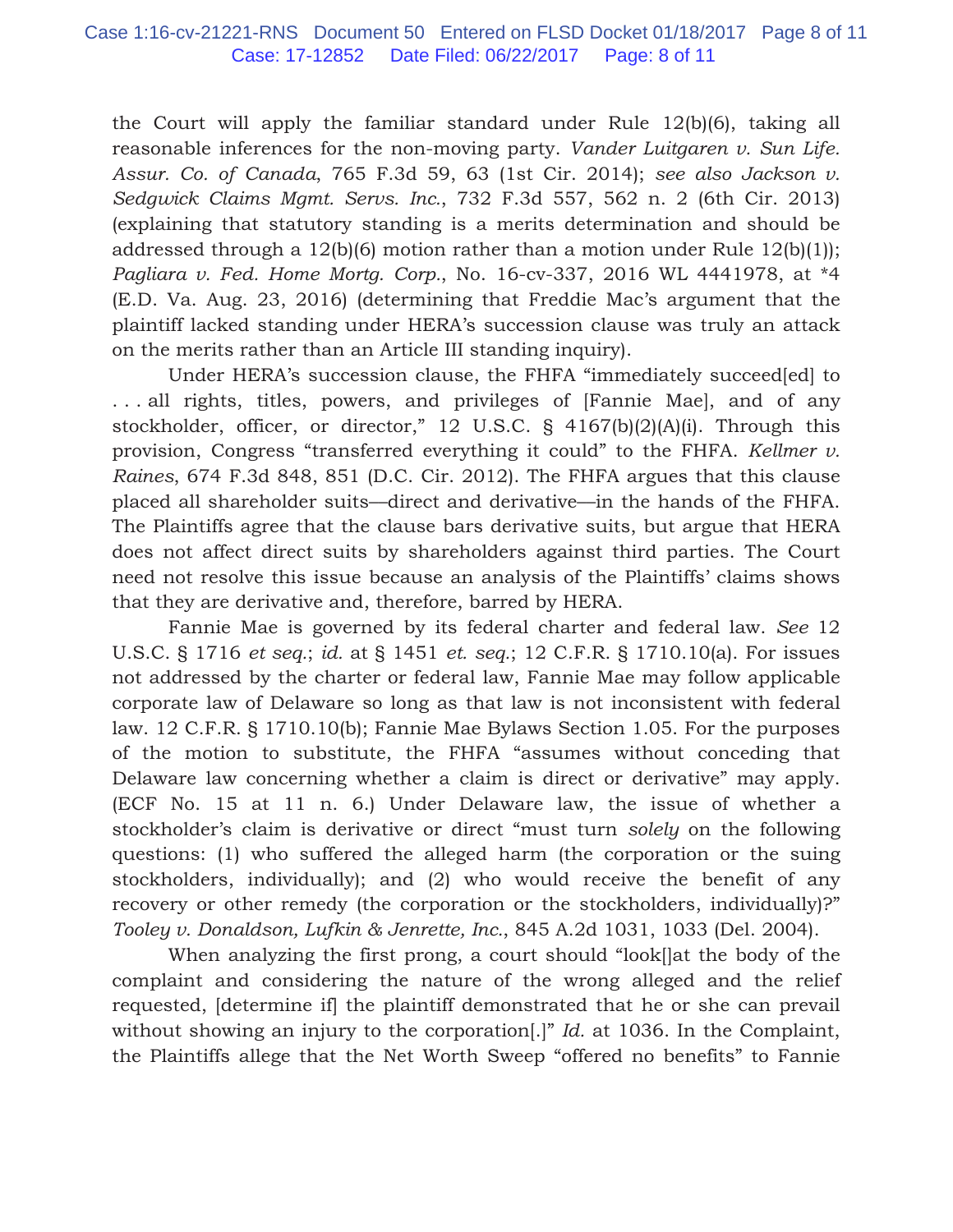Mae, was contrary to placing Fannie Mae in "a sound and solvent condition," and depleted Fannie Mae's assets. (*See* Compl. at ¶¶ 37–38, 40–42.) Based on the test in *Tooley*, these alleged harms are premised on harms to Fannie Mae rather than the Plaintiffs independently. *See also In re J.P Morgan Chase & Co. Shareholder Litig.*, 906 A.2d 766, 771 (Del. 2006) (concluding that a breach of fiduciary duty claim premised on waste of corporate assets was "classically derivative").

The Complaint also claims that the value of the Plaintiffs' shares was harmed by the Net Worth Sweep. (*See* Compl. at ¶¶ 5, 6, 31–32, 38–40, 68, 71– 72, 97, 109.) The Delaware courts, however, have explicitly and emphatically rejected the argument that the loss of stock value is an independent harm to the shareholder. *See Tooley*, 845 A.2d at 1038 ("[T]he *indirect* injury to the stockholders arising out of the harm to the corporation comes about solely by virtue of their stockholdings. It does not arise out of any independent or direct harm to the stockholders, individually."); *Protos v. Cavanagh*, No. 6555-VCG, 2012 WL 1580969, at \*5–6 (Del. Ch. May 4, 2012) ("Claims of overpayment naturally assert that the corporation's funds have been wrongfully depleted, which, though harming the corporation directly, harms the stockholders only derivatively so far as their stock loses value.").

The Plaintiffs recognize that harm to the corporation and loss of stock value are signs of a classically derivative suit, but argue that their claim falls under the narrow exception laid out in *Gentile v. Rossette*, 906 A.2d 91, 99 (Del. 2006). In *Gentile*, the Delaware Supreme Court held that

where a significant or controlling stockholder causes the corporation to engage in a transaction wherein shares having more value than what the corporation received in exchange are issued to the controller, thereby increasing the controller's percentage of stock ownership at the public shareholders' expense, a separate and distinct harm results to the public shareholders, apart from any harm caused to the corporation, and from which the public shareholders may seek relief in a direct action.

*Gatz v. Ponsoldt*, 925 A.2d 1265, 1274 (Del. 2007) (describing *Gentile*). Thus, the Plaintiffs argue that their claims depend on the "improper extraction or expropriation" which "destroyed the value of their investments." (*See* ECF No. 20 at 13.)

 Even if the Court were to ignore the Plaintiffs' allegations throughout the Complaint that the Net Worth Sweep harmed Fannie Mae and their stock value, the *Gentile* exception still would not apply to the Plaintiffs claims. *Gentile*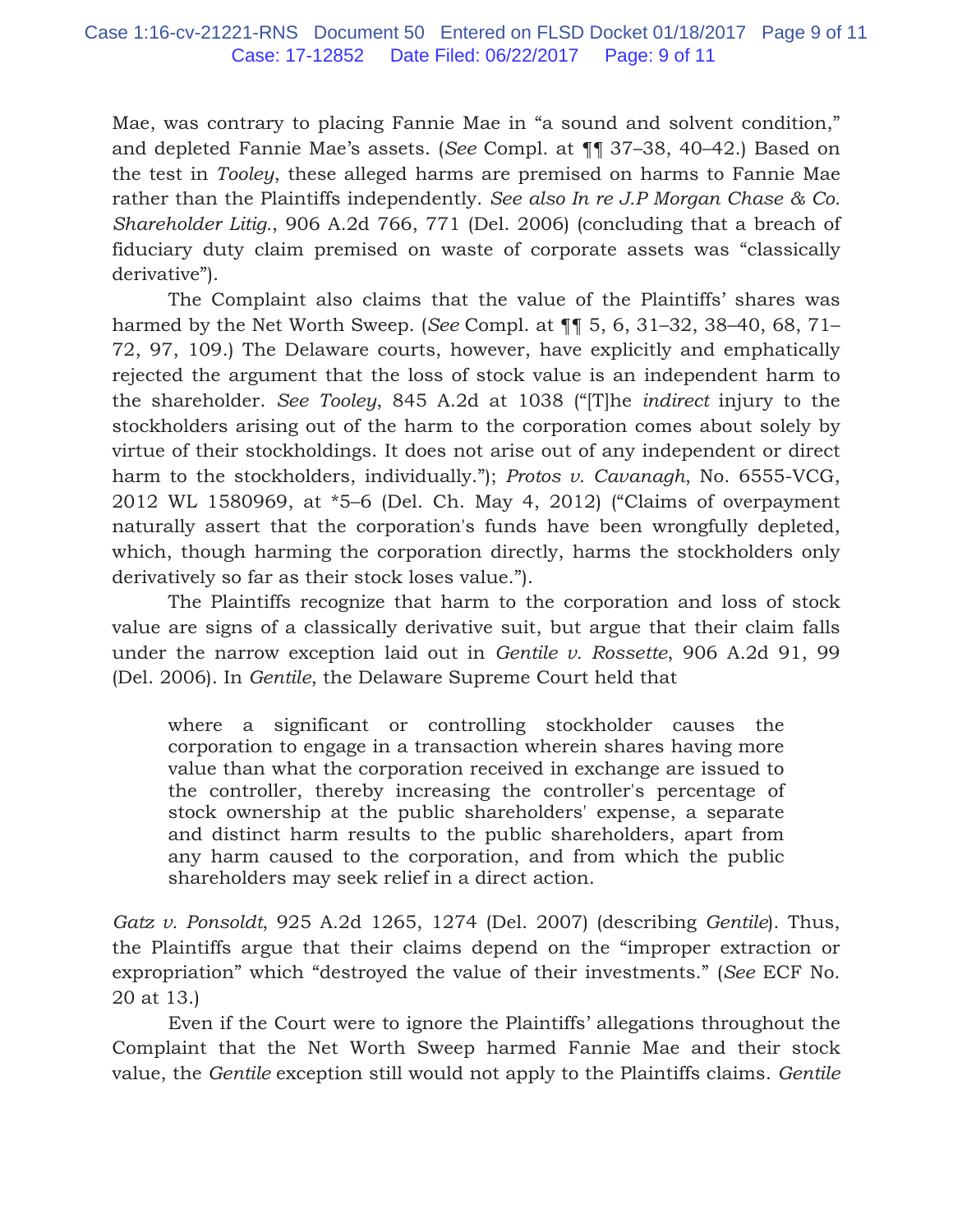and its related cases are premised on "(1) a stockholder having majority or effective control causes the corporation to issue 'excessive' shares of its stock in exchange for assets of the controlling stockholder that have a lesser value; and (2) the exchange causes an increase in the percentage of the outstanding shares owned by the controlling stockholder, and a corresponding decrease in the share percentage owned by the public (minority) shareholders." *Gentile*, 906 A.2d at 100. Further, the cases in which the *Gentile* exception applied involved "an improper transfer of *both* economic value and voting power from the minority stockholders to the controlling stockholder." *Feldman v. Cutaia*, 951 A.2d 727, 732 n. 26 (Del. 2008) (emphasis added).

 Here, the Third Amendment and Net Worth Sweep did not involve the issuance of any new shares let alone "excessive" shares. Nor did the exchange cause an increase in the percentage of outstanding shares owned by the Treasury. Instead, the Third Amendment only altered the way in which the Treasury's dividends were calculated under the stock purchase agreement. Moreover, the Third Amendment in no way affected the Treasury's or the Plaintiffs' voting power. The Plaintiffs claims rest entirely on economic harm to the value of their shares. Thus, their claims do "not appear to fit within the narrow 'transactional paradigm' identified by the *Gentile* court" and are derivative. *Innovative Therapies, Inc. v. Meents*, No. 12-3309, 2013 WL 2919983, at \*5 (D. Md. June 12, 2013) (declining to find the plaintiff's claims direct when they were based solely on economic harm and did not involve a dilution of voting power).

Finally, the Plaintiffs argue that even if their claims are derivative, HERA does not bar their suit because FHFA has a manifest conflict of interest. In support of this argument, the Plaintiffs rely on two cases interpreting the Financial Institutions Reform, Recovery, and Enforcement Act of 1989 ("FIRREA"), Pub. L. No. 101–73, 103 Stat. 183. The Federal Circuit in *First Hartford Corp. Pension Plan & Trust v. United States,* 194 F.3d 1279, 1295–96 (Fed. Cir. 1999), ruled that "notwithstanding the 'general proposition' that the FDIC assumed 'the right to control the prosecution of legal claims on behalf of the insured depository institution now in its receivership,' a plaintiff has standing to bring a derivative suit when the FDIC has a "manifest conflict of interest"—*i.e.,* when the plaintiffs ask the receiver to bring a suit based on a breach allegedly caused by the receiver. *Perry Capital LLC v. Lew*, 70 F. Supp. 3d 208, 230 (D.D.C. 2014) (describing *First Hartford Corp.*). This reasoning was later adopted by the Ninth Circuit. *Delta Savings Bank v. United States,* 265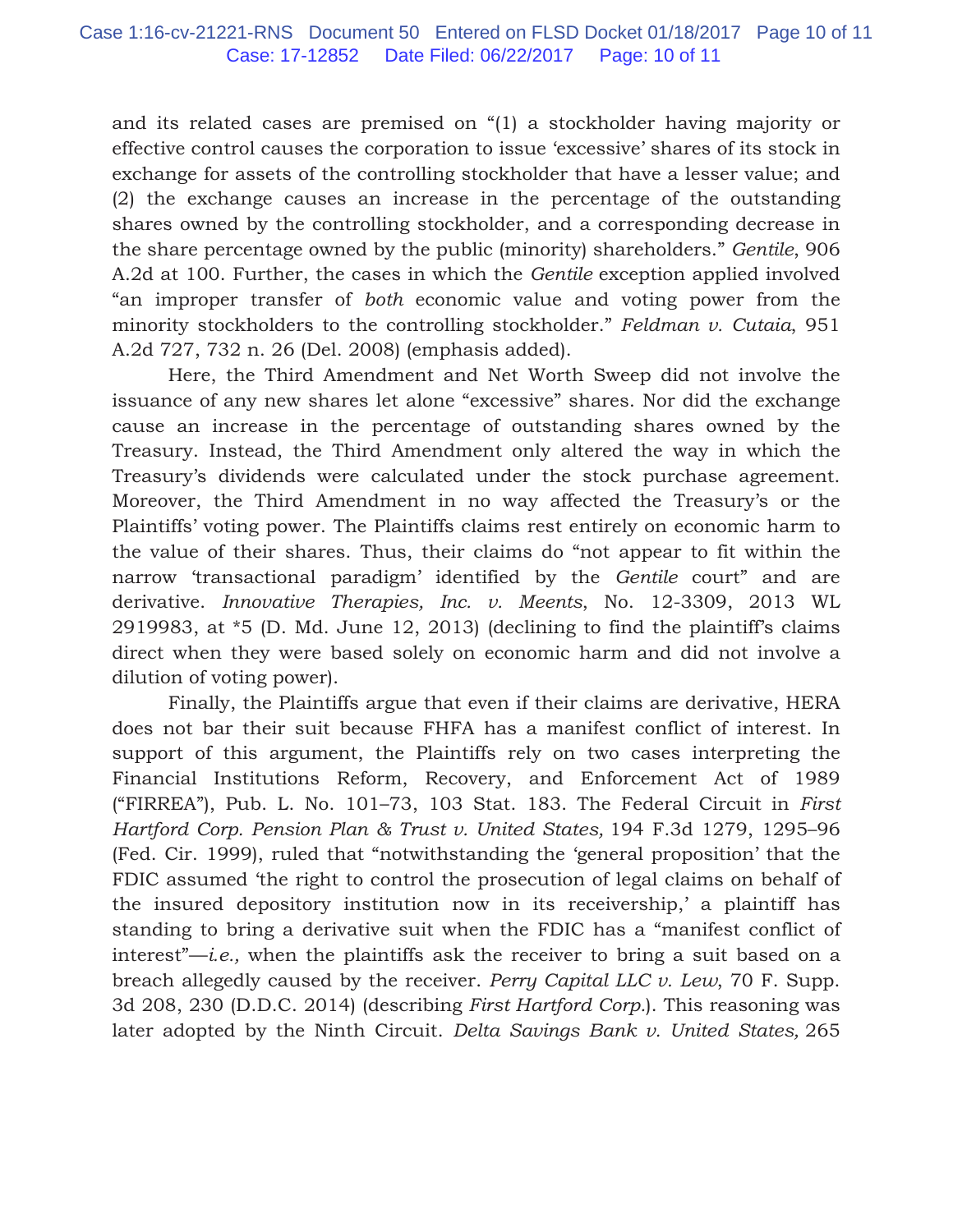F.3d 1017 (9th Cir. 2001). No other circuit has adopted *First Hartford Corp.*'s approach in relation to FIRREA.

Not only does the Plaintiffs' argument rely on a different statute and cases from other circuits, but "[a]ll courts known to have considered that argument in the context of HERA have found the argument unavailing." *Pagliara*, 2016 WL 4441978, at \*9 n. 20; *see e.g.*, *Perry Capital*, 70 F. Supp. 3d at 230–31; *In re Fed. Home Loan Mortg. Corp. Derivative Litig.*, 643 F. Supp. 2d 790, 797–98 (E.D. Va. 2009), *aff'd sub nom.* 434 F. App'x. 188 (4th Cir. 2011); *Esther Sadowsky Testamentary Trust v. Syron*, 639 F. Supp. 2d 347, 350 (S.D.N.Y. 2009). Looking at the plain wording of HERA's succession clause, there is no exception to the bar on derivative suits. *See United States v. Silva,* 443 F.3d 795, 797–98 (11th Cir. 2006) ("The first rule in statutory construction is to determine whether the language at issue has a plain and unambiguous meaning with regard to the particular dispute. If the statute's meaning is plain and unambiguous, there is no need for further inquiry."); *United States v. Fisher,* 289 F.3d 1329, 1338 (11th Cir. 2002) ("The plain language is presumed to express congressional intent and will control a court's interpretation."); *Perry Capital*, 70 F. Supp. 3d at 230–31 ("By looking outside HERA's statutory language to find an exception to the rule against derivative suits that is based on the reason the judicial system permits derivative suits in the first place, a court would effectively be asserting its disagreement with the breadth of HERA's text. HERA provides no qualification for its bar on shareholder derivative suits, and neither will this Court."). Accordingly, there is no conflict of interest exception and the Plaintiffs' derivative claims remain barred under HERA.

### **4. Conclusion**

Because Deloitte had met its burden in establishing that one of the Plaintiffs' claims arise under federal law and the Plaintiffs' derivative claims belong to the FHFA under HERA, the Court **denies** the Plaintiffs' Motion to Remand (ECF No. 23) and **grants** the FHFA's Motion to Substitute As Plaintiff (ECF No. 15). The Clerk is **directed** to substitute the FHFA for the Plaintiffs in this action

**Done and ordered**, at Miami, Florida, on January 18, 2017.

 $\sim$   $\sim$   $\sim$   $\sim$  $\sim$   $\sqrt{2}$   $\sim$   $\sim$ 

Robert N. Scola, Jr. United States District Judge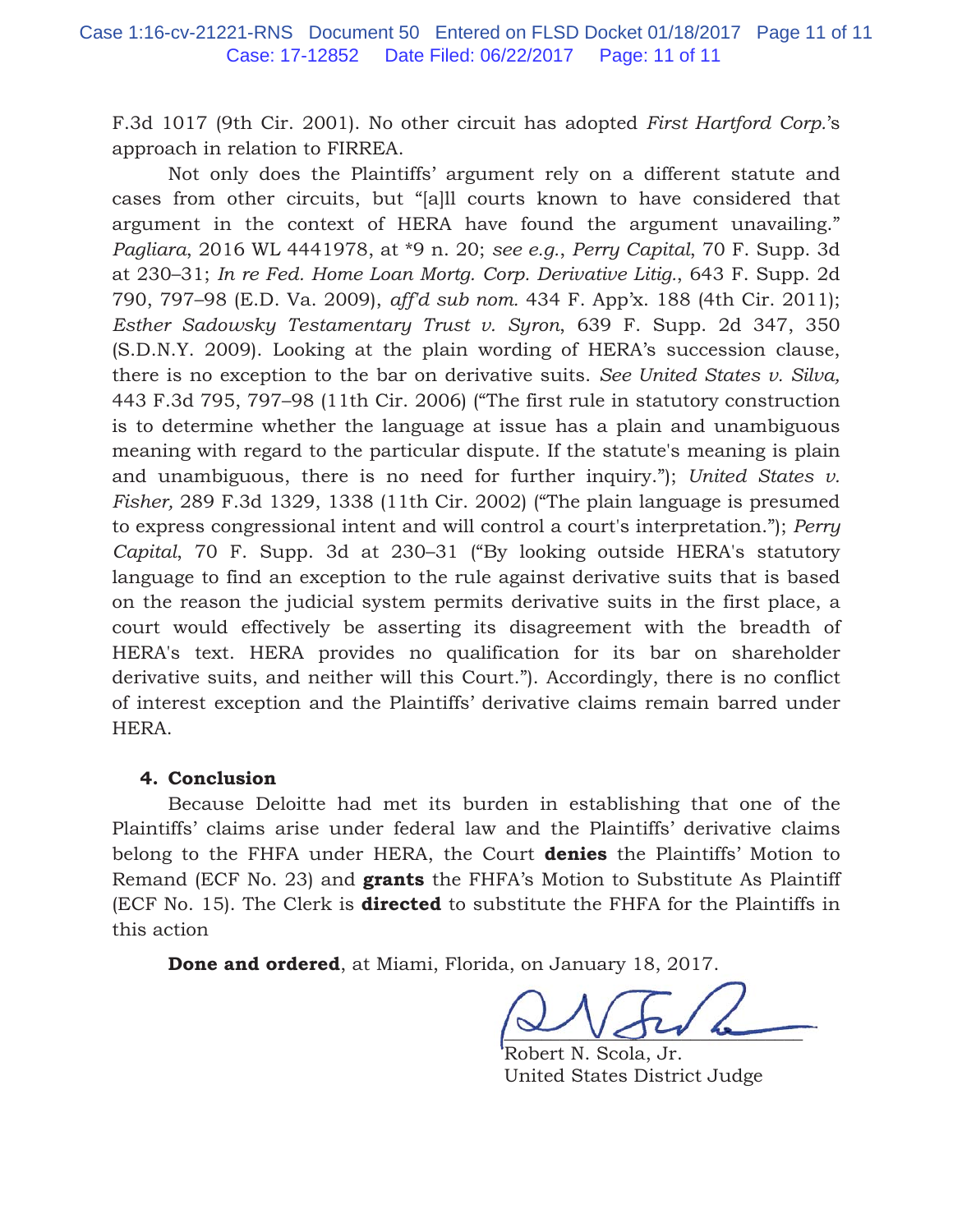United States District Court for the Southern District of Florida

| Federal Housing Finance Agency,<br>Plaintiff |                                     |
|----------------------------------------------|-------------------------------------|
| $V_{\cdot}$                                  | Civil Action No. 16-21221-Civ-Scola |
| Deloitte & Touche, LLP, Defendant.           |                                     |

# **Order Granting the Federal Housing Finance Agency's Motion to Dismiss**

Shareholders of the Federal National Mortgage Association ("Fannie Mae"), sued Deloitte & Touche, LLP ("Deloitte") in state court, seeking to recoup losses allegedly caused by Fannie Mae, the Federal Housing Finance Agency ("FHFA"), the United States Department of the Treasury, and Deloitte following the housing mortgage crisis. Deloitte removed the case to this Court. On January 18, 2017, the Court substituted the Federal Housing Finance Agency ("FHFA") as the Plaintiff in this action. FHFA now moved to dismiss the complaint with prejudice. (ECF No. 52.)

The FHFA moves for dismissal under Federal Rule of Civil Procedure 23.1(c), which provides that a "derivative action may be settled, voluntarily dismissed, or compromised only with the court's approval." The Court is unsure if this is the correct provision of the Federal Rules on which to base dismissal because the Court previously held that the shareholder's claims belong to the FHFA under statute and, thus, no shareholder had the right to object to a dismissal or settlement by the FHFA. However, whether under Rule 23.1(c) or Rule 41(a)(1)(i), the Court finds that the FHFA has stated adequate grounds for voluntary dismissal. Specifically, the FHFA, exercising its powers as Fannie Mae's conservator, does not wish to expend resources on this suit. Accordingly, the Court **grants** the motion to voluntarily dismiss. The Clerk shall **close** this case.

**Done and ordered**, at Miami, Florida, on February 10, 2017.

 $\sim$   $\sim$   $\sim$   $\sim$ 

Robert N. Scola, Jr. United States District Judge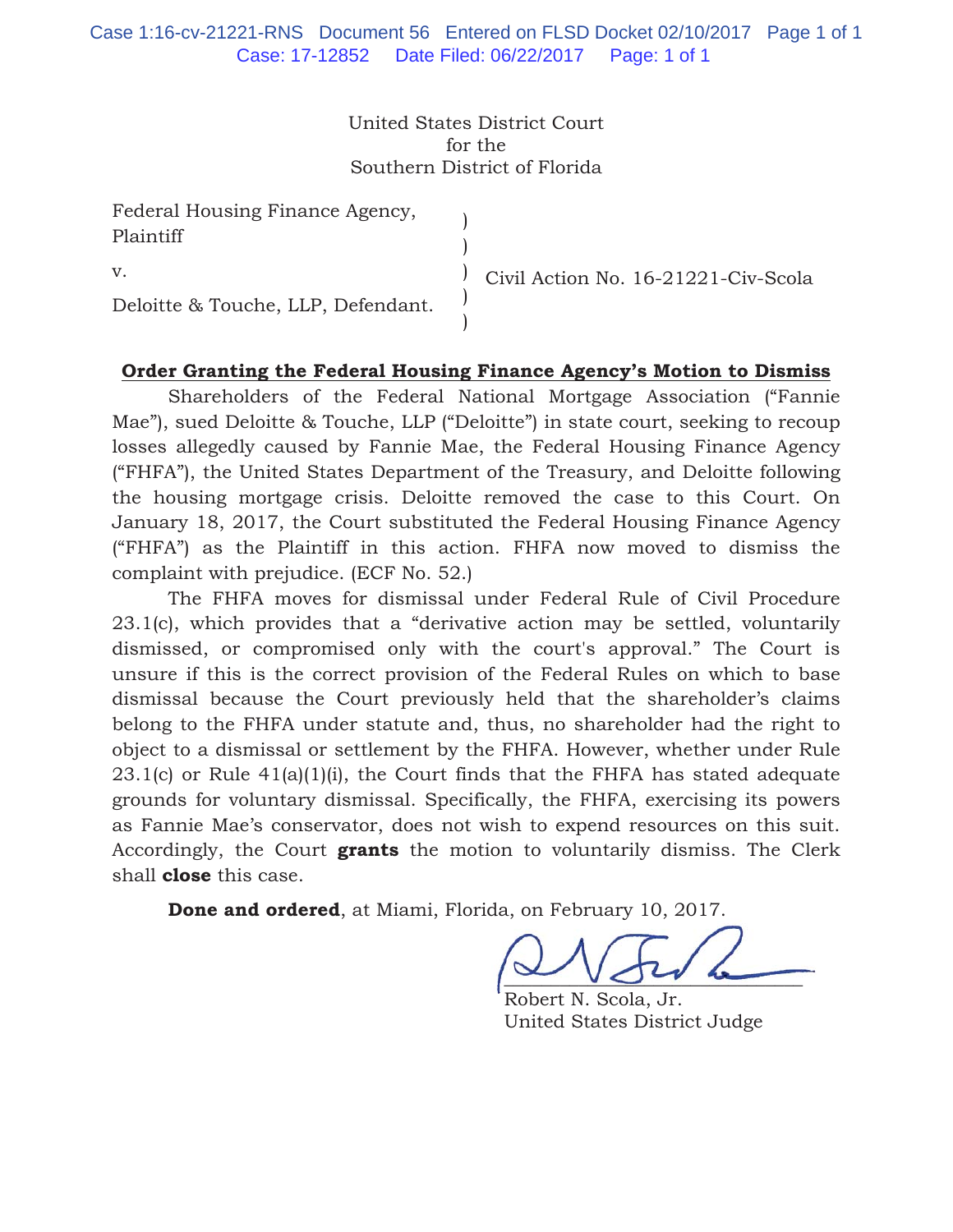United States District Court for the Southern District of Florida

> ) )  $\lambda$ )

Federal Housing Finance Agency, Plaintiff

v.

Civil Action No. 16-21221-Civ-Scola

Deloitte & Touche, LLP, Defendant.

# **Order on Motion to Alter or Amend Order**

On January 18, 2017, the Court granted the Federal Housing Finance Agency's ("FHFA's") motion to substitute as the plaintiff in this matter. (Order Denying Mot. to Remand and Granting Mot. to Substitute, ECF No. 50.) The original plaintiffs, each of whom is a private shareholder of the Federal National Mortgage Association ("Fannie Mae"), have moved the Court to alter or amend the Order pursuant to Federal Rule of Civil Procedure 59(e). (Mot. Under Fed. R. Civ. P. 59(e), ECF No. 57.)

"The only grounds for granting a Rule 59 motion are newly-discovered evidence or manifest errors of law or fact. A Rule 59(e) motion cannot be used to relitigate old matters, raise argument or present evidence that could have been raised prior to the entry of judgment." *Arthur v. King*, 500 F.3d 1335, 1343 (11th Cir. 2007) (internal quotations omitted).

> It is an improper use of the motion to reconsider to ask the Court to rethink what the Court already thought through rightly or wrongly. The motion to reconsider would be appropriate where, for example, the Court has patently misunderstood a party, or has made a decision outside the adversarial issues presented to the Court by the parties, or has made an error not of reasoning but of apprehension. A further basis for a motion to reconsider would be a controlling or significant change in the law or facts since the submission of the issue to the Court. Such problems rarely arise and the motion to reconsider should be equally rare.

*Z.K. Marine Inc. v. M/V Archigetis*, 808 F. Supp. 1561, 1563 (S.D. Fla. 1992) (Hoeveler, J.) (citation omitted).

The Court held that the original plaintiffs' claims were derivative and therefore properly belonged to the FHFA under the Housing and Economic Recovery Act of 2008 ("HERA"). (Order, ECF No. 50.) The original plaintiffs argue that the Court made manifest errors of law and fact by omitting from the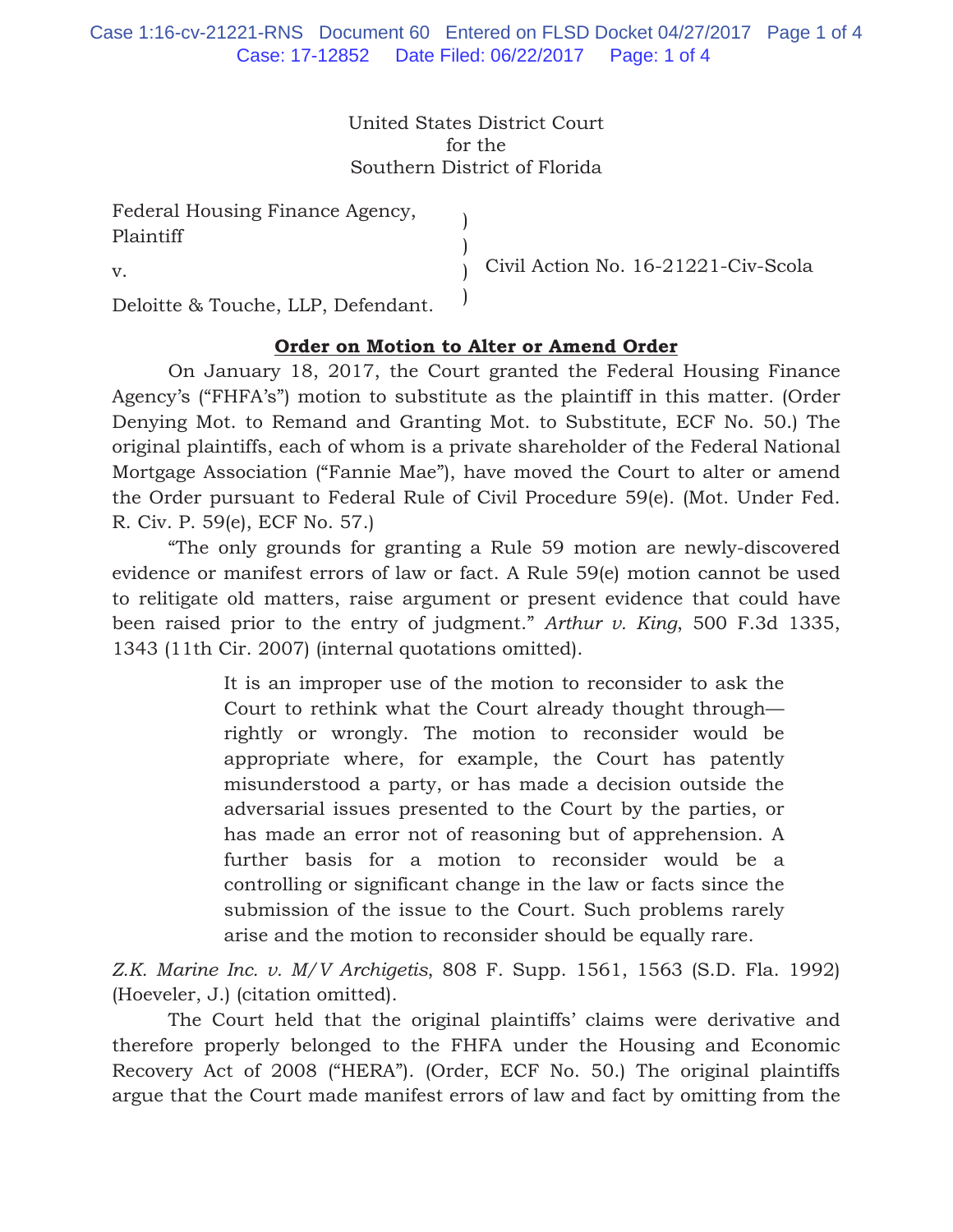Order any consideration of their claims for negligent misrepresentation against Defendant Deloitte & Touche, LLP ("Deloitte"). (Mot. Under Fed. R. Civ. P. 59(e) at 1-2, ECF No. 57.) The original plaintiffs assert that those "shareholders who were induced by Deloitte's negligent audit reports to purchase and hold shares of Fannie Mae may recover damages against Deloitte arising from that reliance." (*Id.* at 3.)

In support of their position, the original plaintiffs cite to *Citigroup Inc. v. AHW Investment Partnership*, 140 A.3d 1125 (Del. 2016). In *Citigroup*, the plaintiffs were holders of Citigroup Inc.'s stock. 140 A.3d at 1140. They sued Citigroup and its officers and directors, asserting claims for negligent misrepresentation, among others, because Citigroup failed to disclose accurate information about its true financial condition in its public filings and financial statements. *Id.* at 1128. The Supreme Court of Delaware held that the plaintiffs' claims of negligent misrepresentation against the corporation were direct because the directors of the corporation owed a fiduciary duty to the corporation's stockholders. *Id.* at 1139-40. The court specifically noted that the claims at issue were direct because "they belong to the holders and are ones that only the holders can assert, not claims that could plausibly belong to the issuer corporation, Citigroup." *Id.* at 1138.

There is a significant difference between *Citigroup* and this case: the original plaintiffs did not bring this suit against Fannie Mae; rather, they brought the suit against Deloitte, Fannie Mae's independent auditor. (Compl., ECF No. 1-1.) The original plaintiffs acknowledge that Deloitte owed a duty to Fannie Mae, but assert that Deloitte also owed a duty to them. (Reply at 9, ECF No. 59.) The Supreme Court of Delaware has noted that in "determining whether stockholders can bring a claim for breach of fiduciary duty directly, or whether a particular fiduciary duty claim must be brought derivatively on the corporation's behalf," courts should apply the two-pronged test set forth in *Tooley v. Donaldson, Lufkin & Jenrette, Inc.*, 845 A.2d 1031 (Del. 2004). *Citigroup*, 140 A.3d at 1139. "Under *Tooley,* whether a claim is solely derivative or may continue as a dual-natured claim must turn *solely* on the following questions: (1) who suffered the alleged harm (the corporation or the suing stockholders, individually); and (2) who would receive the benefit of any recovery or other remedy (the corporation or the stockholders, individually)? In addition, to prove that a claim is direct, a plaintiff must demonstrate that the duty breached was owed to the stockholder and that he or she can prevail without showing an injury to the corporation." *El Paso Pipeline GP Co., L.L.C. v. Brinckerhoff*, 152 A.3d 1248, 1260 (Del. 2016) (internal quotations and citations omitted).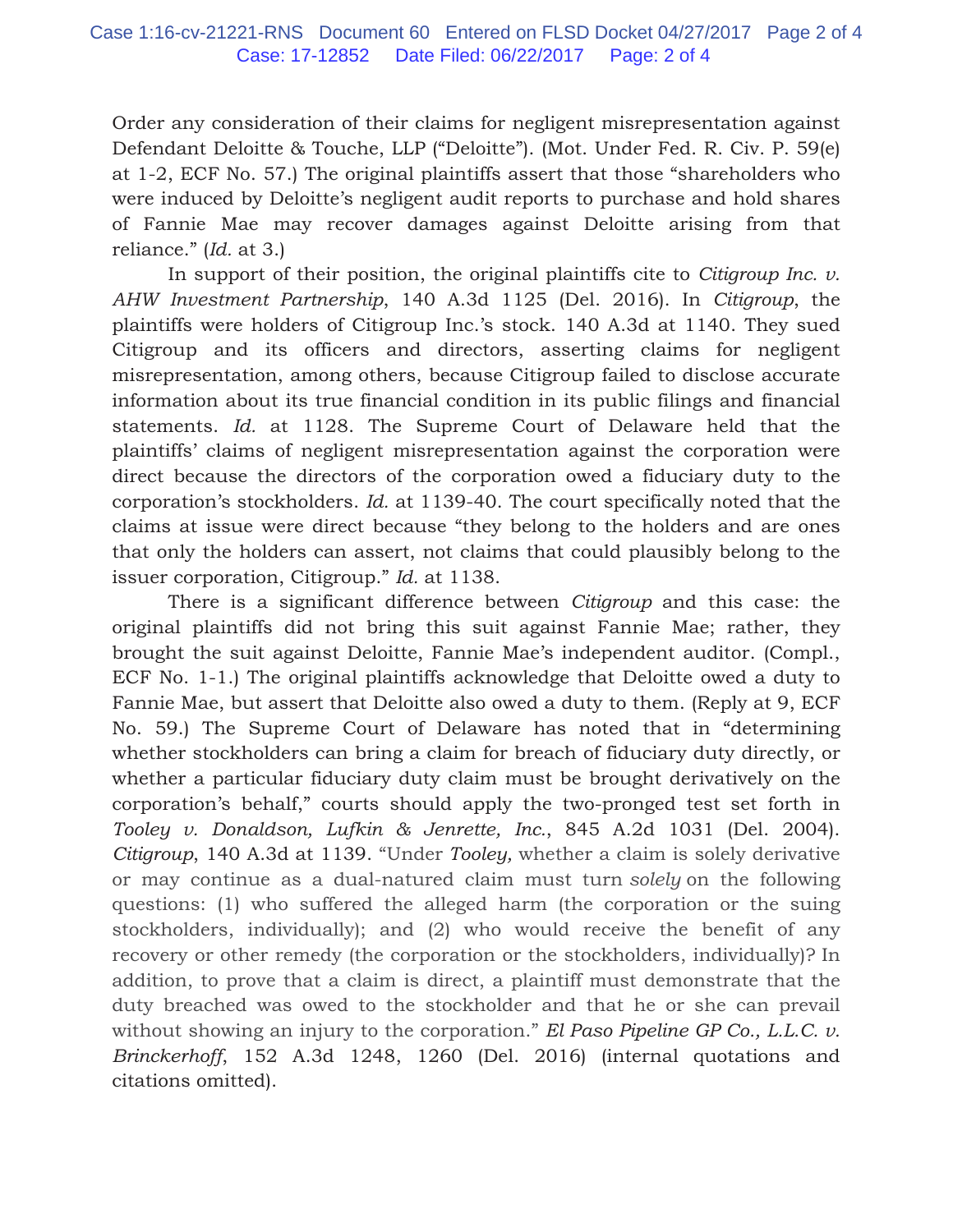The Court conducted an analysis under *Tooley* in the Order and determined that the alleged harms, which the Court characterized as the depletion of Fannie Mae's assets and the loss of value to the original plaintiffs' shares, were premised on harms to Fannie Mae rather than the original plaintiffs individually. (Order at 8-9, ECF No. 50.) Therefore, the Court held that under *Tooley* and Delaware law*,* the plaintiffs' claims were derivative. (*Id.*)

The original plaintiffs argue that the Court "did not address the nature of the harm caused by the individual Plaintiffs' reliance on Deloitte's negligent misrepresentations." (Mot. Under Fed. R. Civ. P. 59(e) at 3, ECF No. 57.) However, in their opposition to the FHFA's motion to substitute, the original plaintiffs described the harm they suffered as "breaches of fiduciary duty and negligent misrepresentations that resulted in the unlawful transfer of the economic bundle of rights and value of their stock to a dominant shareholder," and stated that their "claims are direct because they seek to redress FHFA's, with Deloitte's assistance, improper expropriation of value and rights from the minority class of shareholders to Fannie's controlling shareholder, Treasury." (Opp. at 11, 12, ECF No. 20.) The original plaintiffs further stated that "the crux of Plaintiffs' claims is. . . that accounting improprieties at Fannie facilitated an unlawful 'extraction from [Plaintiffs], and a redistribution to [Treasury,] the controlling shareholder of. . .the economic value' of their stock." (*Id.* at 15.) Similarly, in their Motion to Remand, the original plaintiffs stated that "the gravamen of Plaintiffs' Complaint is. . . [that] because of Deloitte's actions and inactions, the Net Worth Sweep improperly allocated to a single, dominant shareholder whatever profits Fannie makes, harming minority shareholders and destroying Plaintiffs' economic interest in Fannie to which they are entitled as owners of stock." (Mot. for Remand at 19, ECF No. 23.) These are the precise harms that the Court addressed in the Order. (Order at 8-10, ECF No. 50.)

The original plaintiffs now assert "that inducement is a separate and individual injury to the purchasing shareholder, which gives rise to a direct claim under *Tooley*." (Mot. Under Fed. R. Civ. P. 59(e) at 6, ECF No. 57.) However, the original plaintiffs failed to make this argument in their opposition to the FHFA's motion to substitute or in their motion to remand; rather, they repeatedly characterized the harm that they suffered as the loss of value of their stock. (Opp. at 11-13, 15, ECF No. 20.) A Rule 59(e) motion cannot be used to raise arguments that could have been raised prior to the entry of judgment. *Arthur*, 500 F.3d at 1343.

Thus, the original plaintiffs have not demonstrated that any of the grounds for granting a Rule 59(e) motion exist. In the alternative, the original plaintiffs have requested leave to amend the Complaint pursuant to Federal